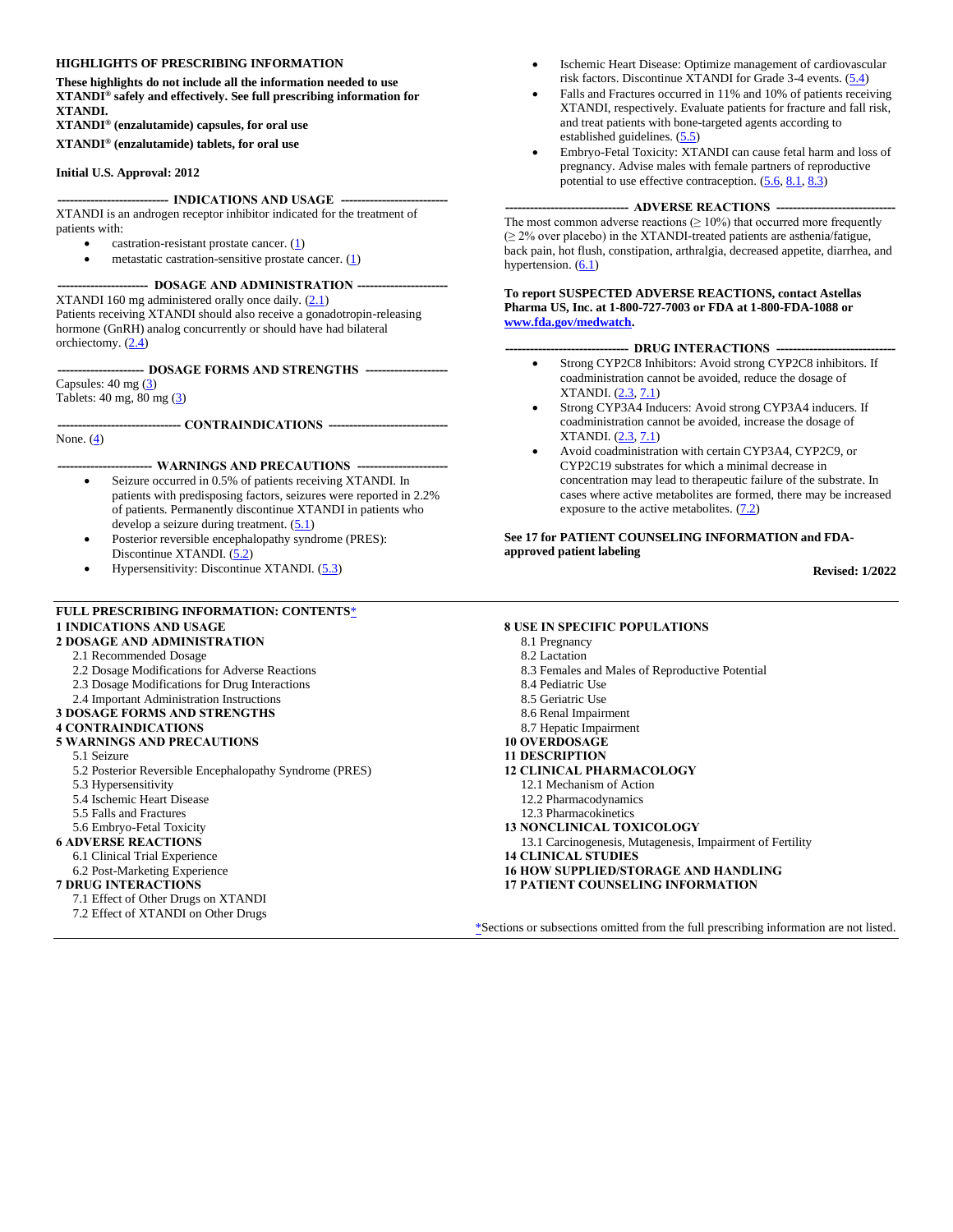### **FULL PRESCRIBING INFORMATION**

# <span id="page-1-0"></span>**1 INDICATIONS AND USAGE**

XTANDI® is indicated for the treatment of patients with:

- castration-resistant prostate cancer (CRPC)
- metastatic castration-sensitive prostate cancer (mCSPC)

# <span id="page-1-6"></span>**2 DOSAGE AND ADMINISTRATION**

## <span id="page-1-1"></span>**2.1 Recommended Dosage**

The recommended dosage of XTANDI is 160 mg administered orally once daily with or without food *[see [Clinical](#page-12-0)  [Pharmacology](#page-12-0) [\(12.3\)](#page-12-3)]*. Swallow capsules or tablets whole. Do not chew, dissolve, or open the capsules. Do not cut, crush, or chew the tablets.

# <span id="page-1-7"></span>**2.2 Dosage Modifications for Adverse Reactions**

If a patient experiences  $a \geq G$ rade 3 or an intolerable adverse reaction, withhold XTANDI for one week or until symptoms improve to ≤ Grade 2, then resume at the same or a reduced dose (120 mg or 80 mg) if warranted *[se[e Warnings](#page-2-5) and [Precautions](#page-2-5) [\(5.1,](#page-2-0) [5.2\)](#page-2-1)]*.

# <span id="page-1-5"></span>**2.3 Dosage Modifications for Drug Interactions**

### Strong CYP2C8 Inhibitors

Avoid the coadministration of strong CYP2C8 inhibitors. If the coadministration of a strong CYP2C8 inhibitor cannot be avoided, reduce the XTANDI dosage to 80 mg once daily. If the coadministration of the strong inhibitor is discontinued, increase the XTANDI dosage to the dosage used prior to initiation of the strong CYP2C8 inhibitor *[see [Clinical](#page-12-0)  [Pharmacology](#page-12-0) [\(12.3\)](#page-12-3)].*

### Strong CYP3A4 Inducers

Avoid the coadministration of strong CYP3A4 inducers. If the coadministration of a strong CYP3A4 inducer cannot be avoided, increase the XTANDI dosage from 160 mg to 240 mg orally once daily. If the coadministration of the strong CYP3A4 inducer is discontinued, decrease the XTANDI dosage to the dosage used prior to initiation of the strong CYP3A4 inducer *[see [Clinical Pharmacology](#page-12-0) [\(12.3\)](#page-12-3)].*

## <span id="page-1-8"></span><span id="page-1-2"></span>**2.4 Important Administration Instructions**

Patients receiving XTANDI should also receive a gonadotropin-releasing hormone (GnRH) analog concurrently or should have had bilateral orchiectomy.

# <span id="page-1-3"></span>**3 DOSAGE FORMS AND STRENGTHS**

XTANDI 40 mg capsules are white to off-white oblong soft gelatin capsules imprinted in black ink with ENZ.

XTANDI 40 mg tablets are yellow, round, film-coated and debossed with E 40.

XTANDI 80 mg tablets are yellow, oval, film-coated and debossed with E 80.

# <span id="page-1-4"></span>**4 CONTRAINDICATIONS**

None.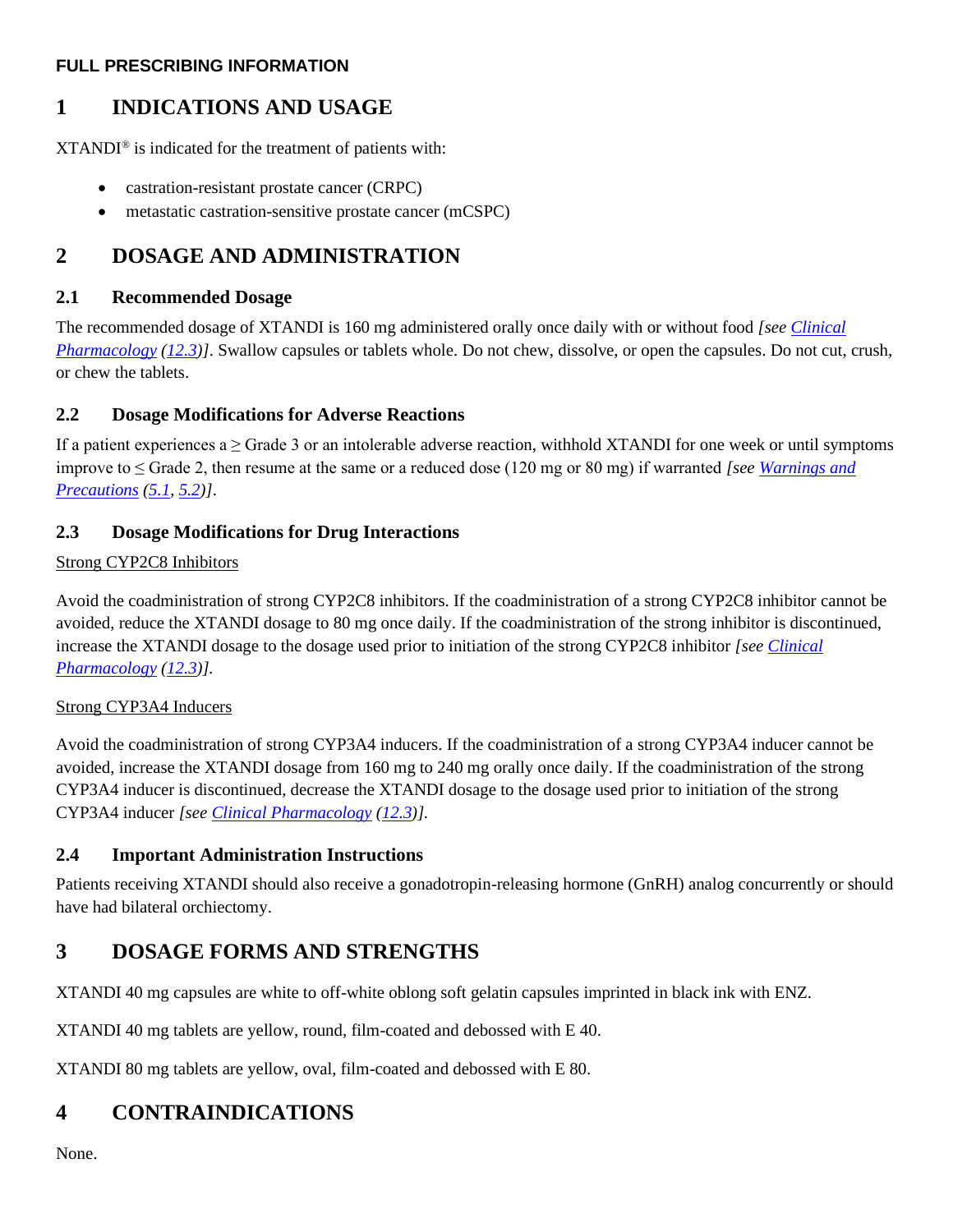# <span id="page-2-5"></span>**5 WARNINGS AND PRECAUTIONS**

# <span id="page-2-0"></span>**5.1 Seizure**

Seizure occurred in 0.5% of patients receiving XTANDI in seven randomized clinical trials. In these trials, patients with predisposing factors for seizure were generally excluded. Seizure occurred from 13 to 1776 days after initiation of XTANDI. Patients experiencing seizure were permanently discontinued from therapy, and all seizure events resolved.

In a single-arm trial designed to assess the risk of seizure in patients with pre-disposing factors for seizure, 8 of 366 (2.2%) XTANDI-treated patients experienced a seizure. Three of the 8 patients experienced a second seizure during continued treatment with XTANDI after their first seizure resolved. It is unknown whether anti-epileptic medications will prevent seizures with XTANDI. Patients in the study had one or more of the following pre-disposing factors: the use of medications that may lower the seizure threshold ( $\sim$  54%), history of traumatic brain or head injury ( $\sim$  28%), history of cerebrovascular accident or transient ischemic attack (~ 24%), and Alzheimer's disease, meningioma, or leptomeningeal disease from prostate cancer, unexplained loss of consciousness within the last 12 months, past history of seizure, presence of a space occupying lesion of the brain, history of arteriovenous malformation, or history of brain infection (all  $\langle 5\%$ ). Approximately 17% of patients had more than one risk factor.

Advise patients of the risk of developing a seizure while receiving XTANDI and of engaging in any activity where sudden loss of consciousness could cause serious harm to themselves or others.

Permanently discontinue XTANDI in patients who develop a seizure during treatment.

# <span id="page-2-1"></span>**5.2 Posterior Reversible Encephalopathy Syndrome (PRES)**

There have been reports of posterior reversible encephalopathy syndrome (PRES) in patients receiving XTANDI *[see [Adverse Reactions](#page-3-2) [\(6.2\)](#page-9-1)]*. PRES is a neurological disorder which can present with rapidly evolving symptoms including seizure, headache, lethargy, confusion, blindness, and other visual and neurological disturbances, with or without associated hypertension. A diagnosis of PRES requires confirmation by brain imaging, preferably magnetic resonance imaging (MRI). Discontinue XTANDI in patients who develop PRES.

# <span id="page-2-2"></span>**5.3 Hypersensitivity**

Hypersensitivity reactions, including edema of the face (0.5%), tongue (0.1%), or lip (0.1%) have been observed with enzalutamide in seven randomized clinical trials. Pharyngeal edema has been reported in post-marketing cases. Advise patients who experience any symptoms of hypersensitivity to temporarily discontinue XTANDI and promptly seek medical care. Permanently discontinue XTANDI for serious hypersensitivity reactions.

# <span id="page-2-3"></span>**5.4 Ischemic Heart Disease**

In the combined data of four randomized, placebo-controlled clinical studies, ischemic heart disease occurred more commonly in patients on the XTANDI arm compared to patients on the placebo arm (2.9% vs 1.3%). Grade 3-4 ischemic events occurred in 1.4% of patients on the XTANDI arm compared to 0.7% on the placebo arm. Ischemic events led to death in 0.4% of patients on the XTANDI arm compared to 0.1% on the placebo arm.

Monitor for signs and symptoms of ischemic heart disease. Optimize management of cardiovascular risk factors, such as hypertension, diabetes, or dyslipidemia. Discontinue XTANDI for Grade 3-4 ischemic heart disease.

# <span id="page-2-4"></span>**5.5 Falls and Fractures**

Falls and fractures occurred in patients receiving XTANDI. Evaluate patients for fracture and fall risk. Monitor and manage patients at risk for fractures according to established treatment guidelines and consider use of bone-targeted agents.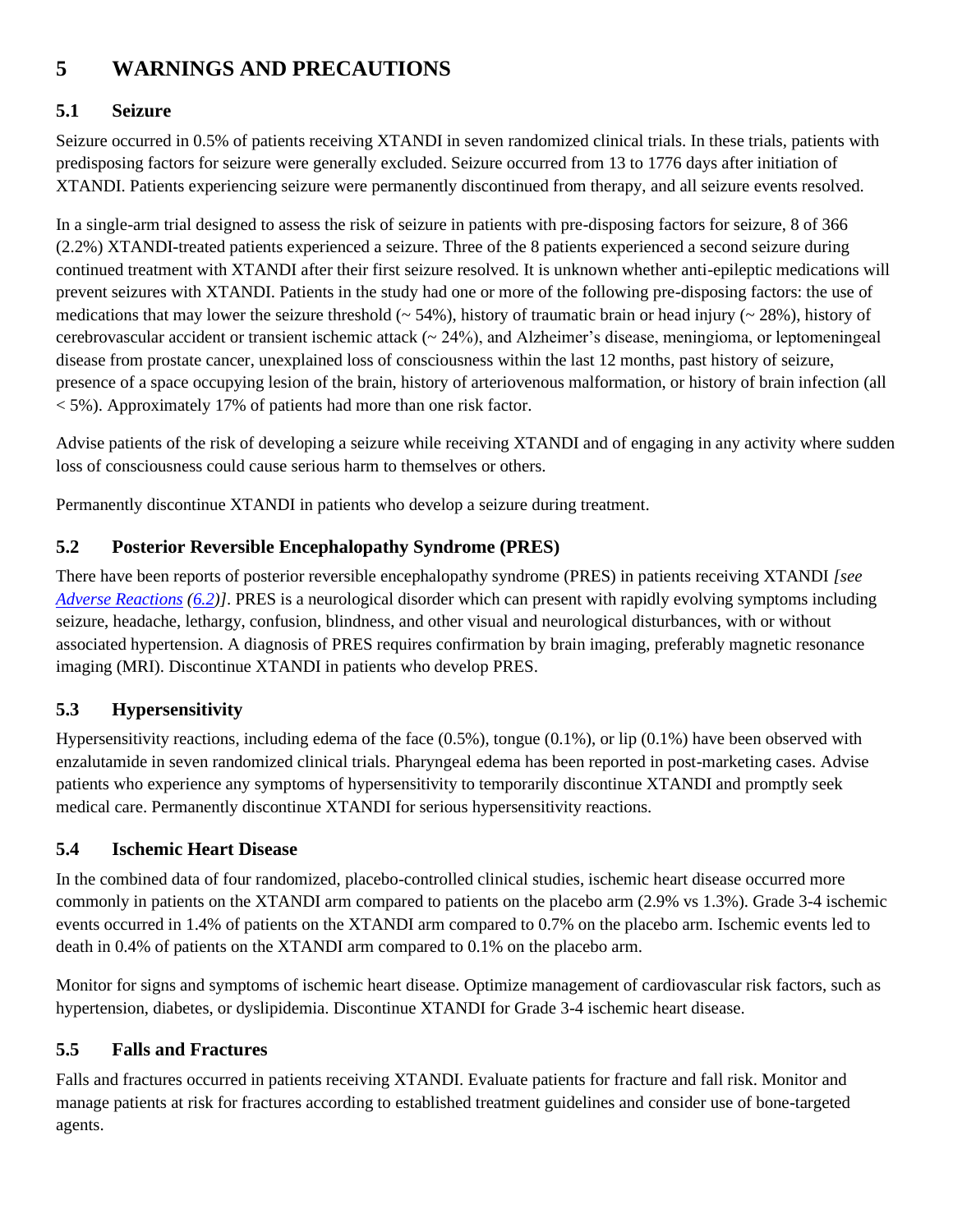In the combined data of four randomized, placebo-controlled clinical studies, falls occurred in 11% of patients treated with XTANDI compared to 4% of patients treated with placebo. Falls were not associated with loss of consciousness or seizure. Fractures occurred in 10% of patients treated with XTANDI and in 4% of patients treated with placebo. Grade 3-4 fractures occurred in 3% of patients treated with XTANDI and in 2% of patients treated with placebo. The median time to onset of fracture was 336 days (range: 2 to 1914 days) for patients treated with XTANDI. Routine bone density assessment and treatment of osteoporosis with bone-targeted agents were not performed in the studies.

# <span id="page-3-0"></span>**5.6 Embryo-Fetal Toxicity**

The safety and efficacy of XTANDI have not been established in females. Based on animal reproductive studies and mechanism of action, XTANDI can cause fetal harm and loss of pregnancy when administered to a pregnant female. Advise males with female partners of reproductive potential to use effective contraception during treatment with XTANDI and for 3 months after the last dose of XTANDI *[see [Use in Specific Populations](#page-10-2) [\(8.1,](#page-10-0) [8.3\)](#page-11-0)]*.

# <span id="page-3-2"></span>**6 ADVERSE REACTIONS**

The following is discussed in more detail in other sections of the labeling:

- Seizure *[see [Warnings and Precautions](#page-2-5) [\(5.1\)](#page-2-0)]*
- Posterior Reversible Encephalopathy Syndrome (PRES) *[see [Warnings and Precautions](#page-2-5) [\(5.2\)](#page-2-1)]*
- Hypersensitivity *[see [Warnings and Precautions](#page-2-5) [\(5.3\)](#page-2-2)]*
- Ischemic Heart Disease *[see [Warnings and Precautions](#page-2-5) [\(5.4\)](#page-2-3)]*
- Falls and Fractures *[see [Warnings and Precautions](#page-2-5) [\(5.5\)](#page-2-4)]*

# <span id="page-3-1"></span>**6.1 Clinical Trial Experience**

Because clinical trials are conducted under widely varying conditions, adverse reaction rates observed in the clinical trials of a drug cannot be directly compared to rates in the clinical trials of another drug and may not reflect the rates observed in practice.

The data in WARNINGS and PRECAUTIONS reflect seven randomized, controlled trials [AFFIRM, PREVAIL, TERRAIN, PROSPER, ARCHES, Asian PREVAIL (NCT02294461), and STRIVE (NCT01664923)] that were pooled to conduct safety analyses in patients with CRPC (N=3509) or mCSPC (N= 572) treated with XTANDI. Patients received XTANDI 160 mg (N= 4081) or placebo orally once daily (N= 2472) or bicalutamide 50 mg orally once daily (N= 387). All patients continued androgen deprivation therapy (ADT). In these seven trials, the median duration of treatment was 13.8 months (range:  $< 0.1$  to 87.6) in the XTANDI group.

In four placebo-controlled trials (AFFIRM, PROSPER, PREVAIL, and ARCHES), the median duration of treatment was 14.3 months (range: <0.1 to 87.6) in the XTANDI group *[see [Clinical Studies](#page-15-0) [\(14\)](#page-15-0)].* In these four trials, the most common adverse reactions ( $\geq 10\%$ ) that occurred more frequently ( $\geq 2\%$  over placebo) in the XTANDI-treated patients were asthenia/fatigue, back pain, hot flush, constipation, arthralgia, decreased appetite, diarrhea, and hypertension.

## AFFIRM: XTANDI versus Placebo in Metastatic CRPC Following Chemotherapy

AFFIRM enrolled 1199 patients with metastatic CRPC who had previously received docetaxel. The median duration of treatment was 8.3 months with XTANDI and 3.0 months with placebo. During the trial, 48% of patients on the XTANDI arm and 46% of patients on the placebo arm received glucocorticoids.

Grade 3 and higher adverse reactions were reported among 47% of XTANDI-treated patients. Discontinuations due to adverse events were reported for 16% of XTANDI-treated patients. The most common adverse reaction leading to treatment discontinuation was seizure, which occurred in 0.9% of the XTANDI-treated patients compared to none (0%) of the placebo-treated patients. [Table 1](#page-4-0) shows adverse reactions reported in AFFIRM that occurred at  $a \ge 2\%$  higher frequency in the XTANDI arm compared to the placebo arm.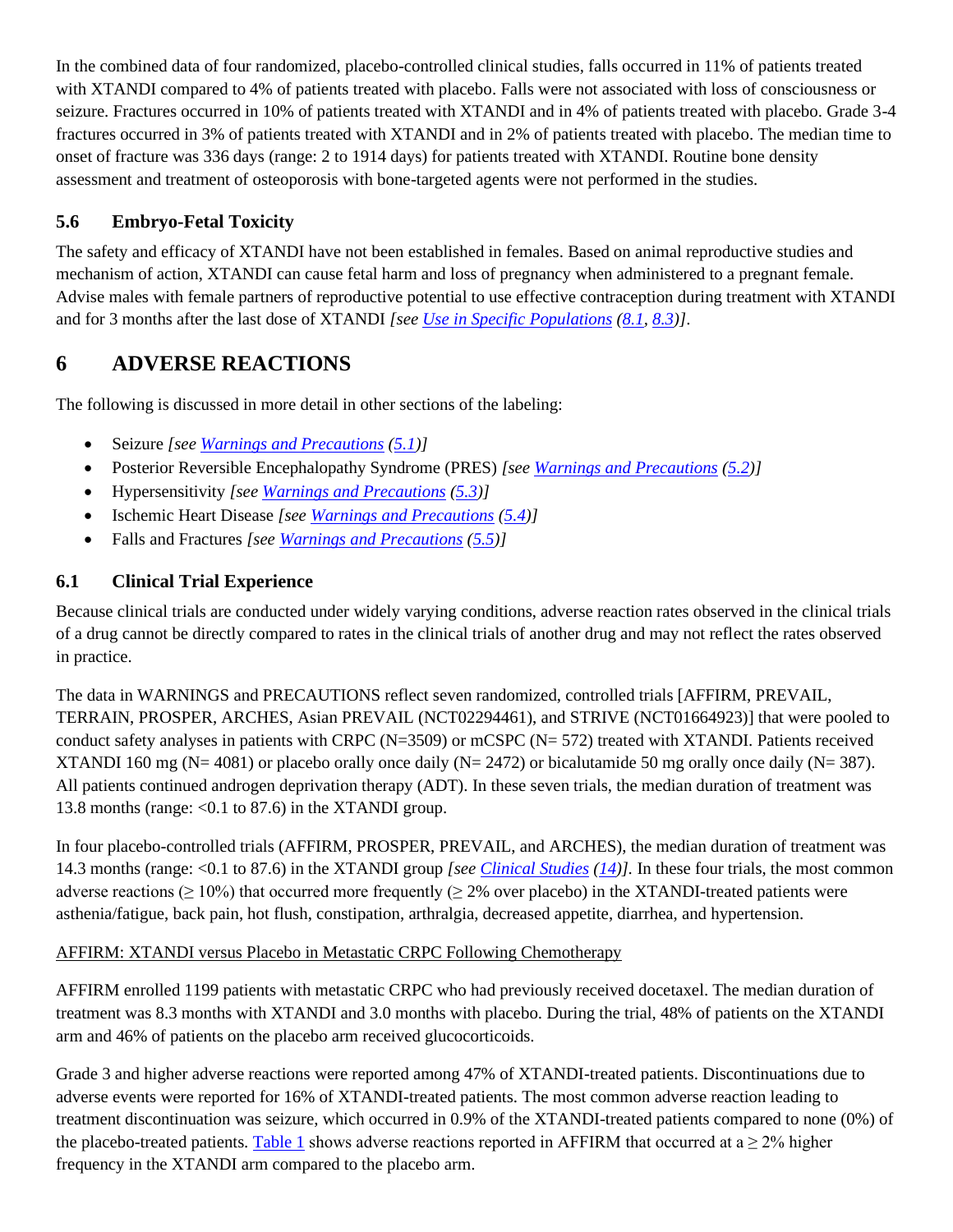### <span id="page-4-0"></span>**Table 1. Adverse Reactions in AFFIRM**

|                                                         | <b>XTANDI</b> |             | <b>Placebo</b> |           |
|---------------------------------------------------------|---------------|-------------|----------------|-----------|
|                                                         |               | $(N = 800)$ | $(N = 399)$    |           |
|                                                         | Grade $1-4^1$ | Grade 3-4   | Grade 1-4      | Grade 3-4 |
|                                                         | (%)           | (%)         | (%)            | (%)       |
| <b>General Disorders</b>                                |               |             |                |           |
| Asthenic Conditions <sup>2</sup>                        | 51            | 9.0         | 44             | 9.3       |
| Peripheral Edema                                        | 15            | 1.0         | 13             | 0.8       |
| <b>Musculoskeletal and Connective Tissue Disorders</b>  |               |             |                |           |
| <b>Back Pain</b>                                        | 26            | 5.3         | 24             | 4.0       |
| Arthralgia                                              | 21            | 2.5         | 17             | 1.8       |
| Musculoskeletal Pain                                    | 15            | 1.3         | 12             | 0.3       |
| <b>Muscular Weakness</b>                                | 9.8           | 1.5         | 6.8            | 1.8       |
| Musculoskeletal Stiffness                               | 2.6           | 0.3         | 0.3            | 0.0       |
| <b>Gastrointestinal Disorders</b>                       |               |             |                |           |
| Diarrhea                                                | 22            | 1.1         | 18             | 0.3       |
| <b>Vascular Disorders</b>                               |               |             |                |           |
| <b>Hot Flush</b>                                        | 20            | 0.0         | 10             | 0.0       |
| Hypertension                                            | 6.4           | 2.1         | 2.8            | 1.3       |
| <b>Nervous System Disorders</b>                         |               |             |                |           |
| Headache                                                | 12            | 0.9         | 5.5            | 0.0       |
| Dizziness <sup>3</sup>                                  | 9.5           | 0.5         | 7.5            | 0.5       |
| Spinal Cord Compression and Cauda Equina Syndrome       | 7.4           | 6.6         | 4.5            | 3.8       |
| Paresthesia                                             | 6.6           | 0.0         | 4.5            | 0.0       |
| Mental Impairment Disorders <sup>4</sup>                | 4.3           | 0.3         | 1.8            | 0.0       |
| Hypoesthesia                                            | 4.0           | 0.3         | 1.8            | 0.0       |
| <b>Infections and Infestations</b>                      |               |             |                |           |
| Upper Respiratory Tract Infection <sup>5</sup>          | 11            | 0.0         | 6.5            | 0.3       |
| Lower Respiratory Tract And Lung Infection <sup>6</sup> | 8.5           | 2.4         | 4.8            | 1.3       |
| <b>Psychiatric Disorders</b>                            |               |             |                |           |
| Insomnia                                                | 8.8           | 0.0         | 6.0            | 0.5       |
| Anxiety                                                 | 6.5           | 0.3         | 4.0            | 0.0       |
| <b>Renal and Urinary Disorders</b>                      |               |             |                |           |
| Hematuria                                               | 6.9           | 1.8         | 4.5            | 1.0       |
| Pollakiuria                                             | 4.8           | 0.0         | 2.5            | 0.0       |
| <b>Injury, Poisoning and Procedural Complications</b>   |               |             |                |           |
| Fall                                                    | 4.6           | 0.3         | 1.3            | 0.0       |
| Non-pathologic Fractures                                | 4.0           | 1.4         | 0.8            | 0.3       |
| <b>Skin and Subcutaneous Tissue Disorders</b>           |               |             |                |           |
| Pruritus                                                | 3.8           | 0.0         | 1.3            | 0.0       |
| Dry Skin                                                | 3.5           | 0.0         | 1.3            | 0.0       |
| <b>Respiratory Disorders</b>                            |               |             |                |           |
| Epistaxis                                               | 3.3           | 0.1         | 1.3            | 0.3       |

<span id="page-4-1"></span>1. CTCAE v4

<span id="page-4-2"></span>2. Includes asthenia and fatigue.

<span id="page-4-3"></span>3. Includes dizziness and vertigo.

<span id="page-4-4"></span>4. Includes amnesia, memory impairment, cognitive disorder, and disturbance in attention.

<span id="page-4-5"></span>5. Includes nasopharyngitis, upper respiratory tract infection, sinusitis, rhinitis, pharyngitis, and laryngitis.

<span id="page-4-6"></span>6. Includes pneumonia, lower respiratory tract infection, bronchitis, and lung infection.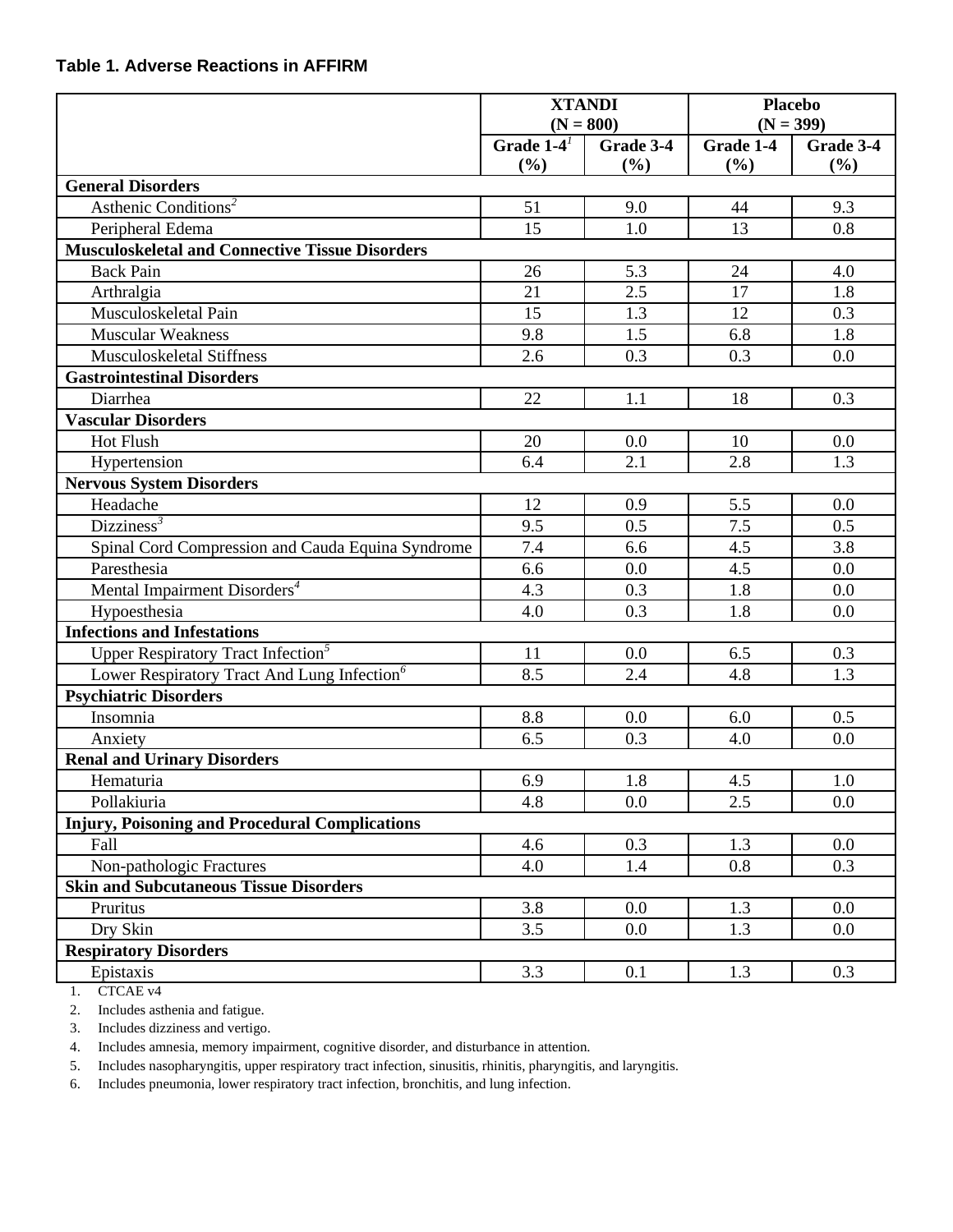### PREVAIL: XTANDI versus Placebo in Chemotherapy-naïve Metastatic CRPC

PREVAIL enrolled 1717 patients with metastatic CRPC who had not received prior cytotoxic chemotherapy, of whom 1715 received at least one dose of study drug. The median duration of treatment was 17.5 months with XTANDI and 4.6 months with placebo. Grade 3-4 adverse reactions were reported in 44% of XTANDI-treated patients and 37% of placebo-treated patients. Discontinuations due to adverse events were reported for 6% of XTANDI-treated patients. The most common adverse reaction leading to treatment discontinuation was fatigue/asthenia, which occurred in 1% of patients on each treatment arm. [Table 2](#page-5-0) includes adverse reactions reported in PREVAIL that occurred at  $a \ge 2\%$  higher frequency in the XTANDI arm compared to the placebo arm.

### <span id="page-5-0"></span>**Table 2. Adverse Reactions in PREVAIL**

|                                                         | <b>XTANDI</b>              |     | <b>Placebo</b> |             |
|---------------------------------------------------------|----------------------------|-----|----------------|-------------|
|                                                         | $(N = 871)$                |     |                | $(N = 844)$ |
|                                                         | Grade $1-4^1$<br>Grade 3-4 |     | Grade 1-4      | Grade 3-4   |
|                                                         | (%)                        | (%) | (%)            | (%)         |
| <b>General Disorders</b>                                |                            |     |                |             |
| Asthenic Conditions <sup>2</sup>                        | 47                         | 3.4 | 33             | 2.8         |
| Peripheral Edema                                        | 12                         | 0.2 | 8.2            | 0.4         |
| <b>Musculoskeletal and Connective Tissue Disorders</b>  |                            |     |                |             |
| <b>Back Pain</b>                                        | 29                         | 2.5 | 22             | 3.0         |
| Arthralgia                                              | 21                         | 1.6 | 16             | 1.1         |
| <b>Gastrointestinal Disorders</b>                       |                            |     |                |             |
| Constipation                                            | 23                         | 0.7 | 17             | 0.4         |
| Diarrhea                                                | 17                         | 0.3 | 14             | 0.4         |
| <b>Vascular Disorders</b>                               |                            |     |                |             |
| <b>Hot Flush</b>                                        | 18                         | 0.1 | 7.8            | 0.0         |
| Hypertension                                            | 14                         | 7.2 | 4.1            | 2.3         |
| <b>Nervous System Disorders</b>                         |                            |     |                |             |
| Dizziness <sup>3</sup>                                  | 11                         | 0.3 | 7.1            | 0.0         |
| Headache                                                | 11                         | 0.2 | 7.0            | 0.4         |
| Dysgeusia                                               | 7.6                        | 0.1 | 3.7            | 0.0         |
| Mental Impairment Disorders <sup>4</sup>                | 5.7                        | 0.0 | 1.3            | 0.1         |
| Restless Legs Syndrome                                  | 2.1                        | 0.1 | 0.4            | 0.0         |
| <b>Respiratory Disorders</b>                            |                            |     |                |             |
| Dyspnea $\overline{3}$                                  | 11                         | 0.6 | 8.5            | 0.6         |
| <b>Infections and Infestations</b>                      |                            |     |                |             |
| Upper Respiratory Tract Infection <sup>6</sup>          | 16                         | 0.0 | 11             | 0.0         |
| Lower Respiratory Tract And Lung Infection <sup>7</sup> | 7.9                        | 1.5 | 4.7            | 1.1         |
| <b>Psychiatric Disorders</b>                            |                            |     |                |             |
| Insomnia                                                | 8.2                        | 0.1 | 5.7            | 0.0         |
| <b>Renal and Urinary Disorders</b>                      |                            |     |                |             |
| Hematuria                                               | 8.8                        | 1.3 | 5.8            | 1.3         |
| Injury, Poisoning and Procedural Complications          |                            |     |                |             |
| Fall                                                    | 13                         | 1.6 | 5.3            | 0.7         |
| Non-Pathological Fracture                               | 8.8                        | 2.1 | 3.0            | 1.1         |
| <b>Metabolism and Nutrition Disorders</b>               |                            |     |                |             |
| <b>Decreased Appetite</b>                               | 19                         | 0.3 | 16             | 0.7         |
| <b>Investigations</b>                                   |                            |     |                |             |
| Weight Decreased                                        | 12                         | 0.8 | 8.5            | 0.2         |
| <b>Reproductive System and Breast Disorders</b>         |                            |     |                |             |
| Gynecomastia<br>CTC1                                    | 3.4                        | 0.0 | 1.4            | 0.0         |

<span id="page-5-1"></span>1. CTCAE v4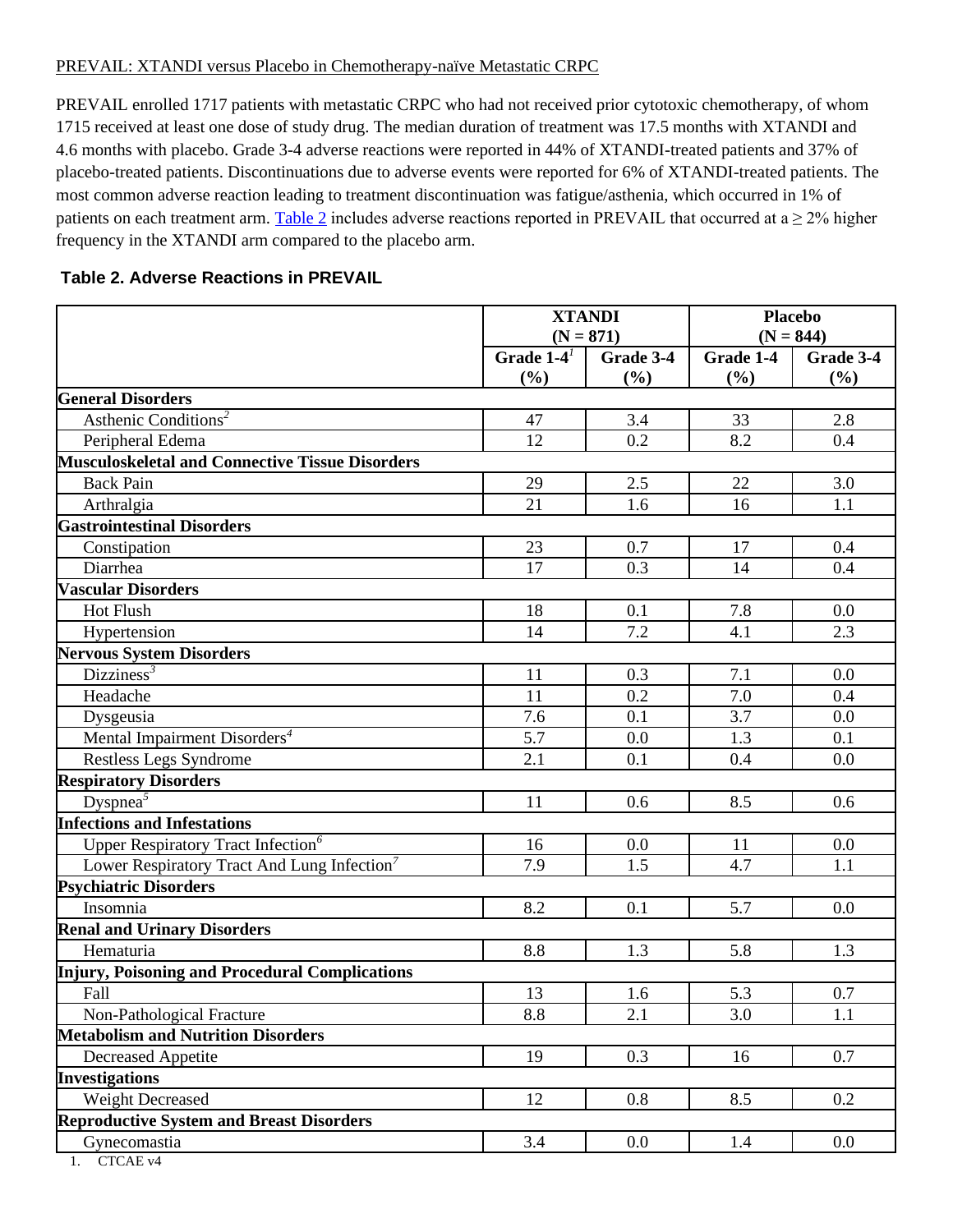- <span id="page-6-0"></span>2. Includes asthenia and fatigue.
- <span id="page-6-1"></span>3. Includes dizziness and vertigo.
- <span id="page-6-2"></span>4. Includes amnesia, memory impairment, cognitive disorder, and disturbance in attention.
- <span id="page-6-3"></span>5. Includes dyspnea, exertional dyspnea, and dyspnea at rest.
- <span id="page-6-4"></span>6. Includes nasopharyngitis, upper respiratory tract infection, sinusitis, rhinitis, pharyngitis, and laryngitis.
- <span id="page-6-5"></span>7. Includes pneumonia, lower respiratory tract infection, bronchitis, and lung infection.

### TERRAIN: XTANDI versus Bicalutamide in Chemotherapy-naïve Metastatic CRPC

TERRAIN enrolled 375 patients with metastatic CRPC who had not received prior cytotoxic chemotherapy, of whom 372 received at least one dose of study drug. The median duration of treatment was 11.6 months with XTANDI and 5.8 months with bicalutamide. Discontinuations with an adverse event as the primary reason were reported for 7.6% of XTANDI-treated patients and 6.3% of bicalutamide-treated patients. The most common adverse reactions leading to treatment discontinuation were back pain and pathological fracture, which occurred in 3.8% of XTANDI-treated patients for each event and in 2.1% and 1.6% of bicalutamide-treated patients, respectively. [Table 3](#page-6-6) shows overall and common adverse reactions ( $\geq 10\%$ ) in XTANDI-treated patients.

### <span id="page-6-6"></span>**Table 3. Adverse Reactions in TERRAIN**

|                                                        | <b>XTANDI</b><br>$(N = 183)$ |                     |                  | <b>Bicalutamide</b><br>$(N = 189)$ |  |
|--------------------------------------------------------|------------------------------|---------------------|------------------|------------------------------------|--|
|                                                        | Grade $1-4^1$<br>(%)         | Grade 3-4<br>$(\%)$ | Grade 1-4<br>(%) | Grade 3-4<br>(%)                   |  |
| <b>Overall</b>                                         | 94                           | 39                  | 94               | 38                                 |  |
| <b>General Disorders</b>                               |                              |                     |                  |                                    |  |
| Asthenic Conditions <sup>2</sup>                       | 32                           | 1.6                 | 23               | 1.1                                |  |
| <b>Musculoskeletal and Connective Tissue Disorders</b> |                              |                     |                  |                                    |  |
| <b>Back Pain</b>                                       | 19                           | 2.7                 | 18               | 1.6                                |  |
| Musculoskeletal Pain <sup>3</sup>                      | 16                           | 1.1                 | 14               | 0.5                                |  |
| <b>Vascular Disorders</b>                              |                              |                     |                  |                                    |  |
| <b>Hot Flush</b>                                       | 15                           | $\overline{0}$      | 11               | $\overline{0}$                     |  |
| Hypertension                                           | 14                           | 7.1                 | 7.4              | 4.2                                |  |
| <b>Gastrointestinal Disorders</b>                      |                              |                     |                  |                                    |  |
| Nausea                                                 | 14                           | $\overline{0}$      | 18               | $\overline{0}$                     |  |
| Constipation                                           | 13                           | 1.1                 | 13               | 0.5                                |  |
| Diarrhea                                               | 12                           | $\Omega$            | 9.0              | 1.1                                |  |
| <b>Infections and Infestations</b>                     |                              |                     |                  |                                    |  |
| Upper Respiratory Tract Infection <sup>4</sup>         | 12                           | $\overline{0}$      | 6.3              | 0.5                                |  |
| Investigational                                        |                              |                     |                  |                                    |  |
| Weight Loss                                            | 11                           | 0.5                 | 7.9              | 0.5                                |  |

<span id="page-6-7"></span>1. CTCAE v 4

<span id="page-6-8"></span>2. Including asthenia and fatigue.

<span id="page-6-9"></span>3. Including musculoskeletal pain and pain in extremity.

<span id="page-6-10"></span>4. Including nasopharyngitis, upper respiratory tract infection, sinusitis, rhinitis, pharyngitis, and laryngitis.

### PROSPER: XTANDI versus Placebo in Non-metastatic CRPC Patients

PROSPER enrolled 1401 patients with non-metastatic CRPC, of whom 1395 received at least one dose of study drug. Patients were randomized 2:1 and received either XTANDI at a dose of 160 mg once daily ( $N = 930$ ) or placebo  $(N = 465)$ . The median duration of treatment at the time of analysis was 18.4 months (range: 0.0 to 42 months) with XTANDI and 11.1 months (range: 0.0 to 43 months) with placebo.

Overall, 32 patients (3.4%) receiving XTANDI died from adverse events. The reasons for death with  $\geq 2$  patients included coronary artery disorders ( $n = 7$ ), sudden death ( $n = 2$ ), cardiac arrhythmias ( $n = 2$ ), general physical health deterioration  $(n = 2)$ , stroke  $(n = 2)$ , and secondary malignancy  $(n = 5)$ ; one each of acute myeloid leukemia, brain neoplasm,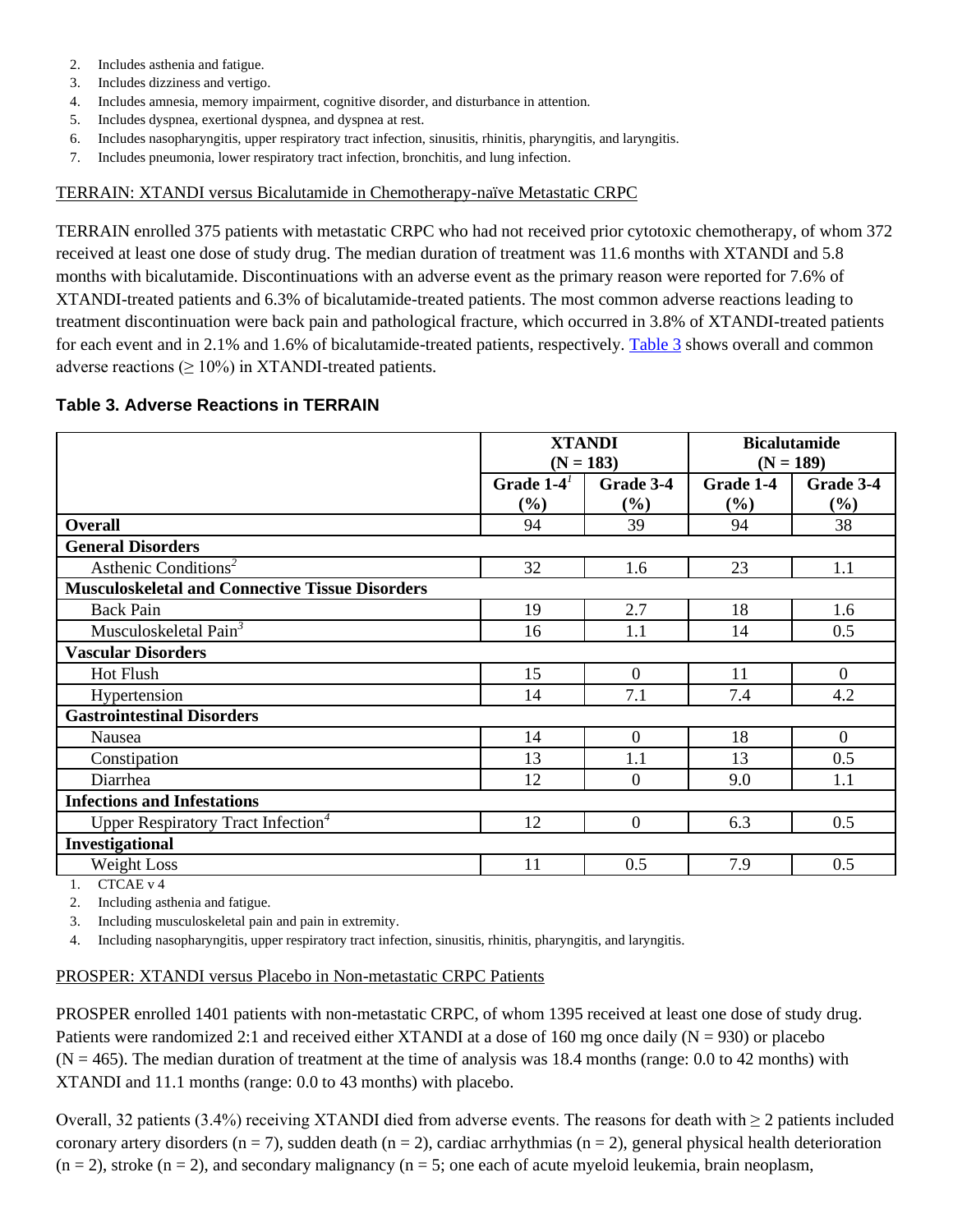mesothelioma, small cell lung cancer, and malignant neoplasm of unknown primary site). Three patients (0.6%) receiving placebo died from adverse events of cardiac arrest  $(n = 1)$ , left ventricular failure  $(n = 1)$ , and pancreatic carcinoma  $(n = 1)$ . Grade 3 or higher adverse reactions were reported among 31% of XTANDI-treated patients and 23% of placebotreated patients. Discontinuations with an adverse event as the primary reason were reported for 9.4% of XTANDI-treated patients and 6.0% of placebo-treated patients. Of these, the most common adverse event leading to treatment discontinuation was fatigue, which occurred in 1.6% of the XTANDI-treated patients compared to none of the placebo-treated patients. [Table 4](#page-7-0) shows adverse reactions reported in PROSPER that occurred at  $a \ge 2\%$  higher frequency in the XTANDI arm than in the placebo arm.

<span id="page-7-0"></span>

|                                                             | <b>XTANDI</b> |           |           | <b>Placebo</b> |
|-------------------------------------------------------------|---------------|-----------|-----------|----------------|
|                                                             | $(N = 930)$   |           |           | $(N = 465)$    |
|                                                             | Grade $1-4^1$ | Grade 3-4 | Grade 1-4 | Grade 3-4      |
|                                                             | $(\%)$        | (%)       | (%)       | (%)            |
| <b>Metabolism and Nutrition Disorders</b>                   |               |           |           |                |
| <b>Decreased Appetite</b>                                   | 9.6           | 0.2       | 3.9       | 0.2            |
| <b>Nervous System Disorders</b>                             |               |           |           |                |
| Dizziness <sup>2</sup>                                      | 12            | 0.5       | 5.2       | $\overline{0}$ |
| Headache                                                    | 9.1           | 0.2       | 4.5       | $\mathbf{0}$   |
| Cognitive and Attention Disorders <sup>3</sup>              | 4.6           | 0.1       | 1.5       | $\mathbf{0}$   |
| <b>Vascular Disorders</b>                                   |               |           |           |                |
| Hot Flush                                                   | 13            | 0.1       | 7.7       | $\overline{0}$ |
| Hypertension                                                | 12            | 4.6       | 5.2       | 2.2            |
| <b>Gastrointestinal Disorders</b>                           |               |           |           |                |
| <b>Nausea</b>                                               | 11            | 0.3       | 8.6       | $\overline{0}$ |
| Constipation                                                | 9.1           | 0.2       | 6.9       | 0.4            |
| <b>General Disorders and Administration Site Conditions</b> |               |           |           |                |
| Asthenic Conditions <sup>4</sup>                            | 40            | 4.0       | 20        | 0.9            |
| <b>Investigations</b>                                       |               |           |           |                |
| Weight Decreased                                            | 5.9           | 0.2       | 1.5       | $\overline{0}$ |
| <b>Injury, Poisoning and Procedural Complications</b>       |               |           |           |                |
| Fall                                                        | 11            | 1.3       | 4.1       | 0.6            |
| Fractures <sup>5</sup>                                      | 9.8           | 2.0       | 4.9       | 1.7            |
| <b>Psychiatric Disorders</b>                                |               |           |           |                |
| Anxiety                                                     | 2.8           | 0.2       | 0.4       | $\mathbf{0}$   |

<span id="page-7-1"></span>1. CTCAE v 4

<span id="page-7-2"></span>2. Includes dizziness and vertigo.

<span id="page-7-3"></span>3. Includes amnesia, memory impairment, cognitive disorder, and disturbance in attention.

<span id="page-7-4"></span>4. Includes asthenia and fatigue.

<span id="page-7-5"></span>5. Includes all osseous fractures from all sites.

### ARCHES: XTANDI versus Placebo in Metastatic CSPC Patients

ARCHES randomized 1150 patients with mCSPC, of whom 1146 received at least one dose of study drug. All patients received either a gonadotropin-releasing hormone (GnRH) analogue concurrently or had bilateral orchiectomy. Patients received either XTANDI at a dose of 160 mg once daily (N=572) or placebo (N=574). The median duration of treatment was 12.8 months (range: 0.2 to 26.6 months) with XTANDI and 11.6 months (range: 0.2 to 24.6 months) with placebo.

Overall, 10 patients (1.7%) receiving XTANDI died from adverse events. The reasons for death in  $\geq 2$  patients included heart disease (n=3), sepsis (n=2) and pulmonary embolism (n=2). Eight patients (1.4%) receiving placebo died from adverse events. The reasons for death in  $\geq 2$  patients included heart disease (n=2) and sudden death (n=2). Grade 3 or higher adverse events were reported in 24% of patients treated with XTANDI. Permanent discontinuation due to adverse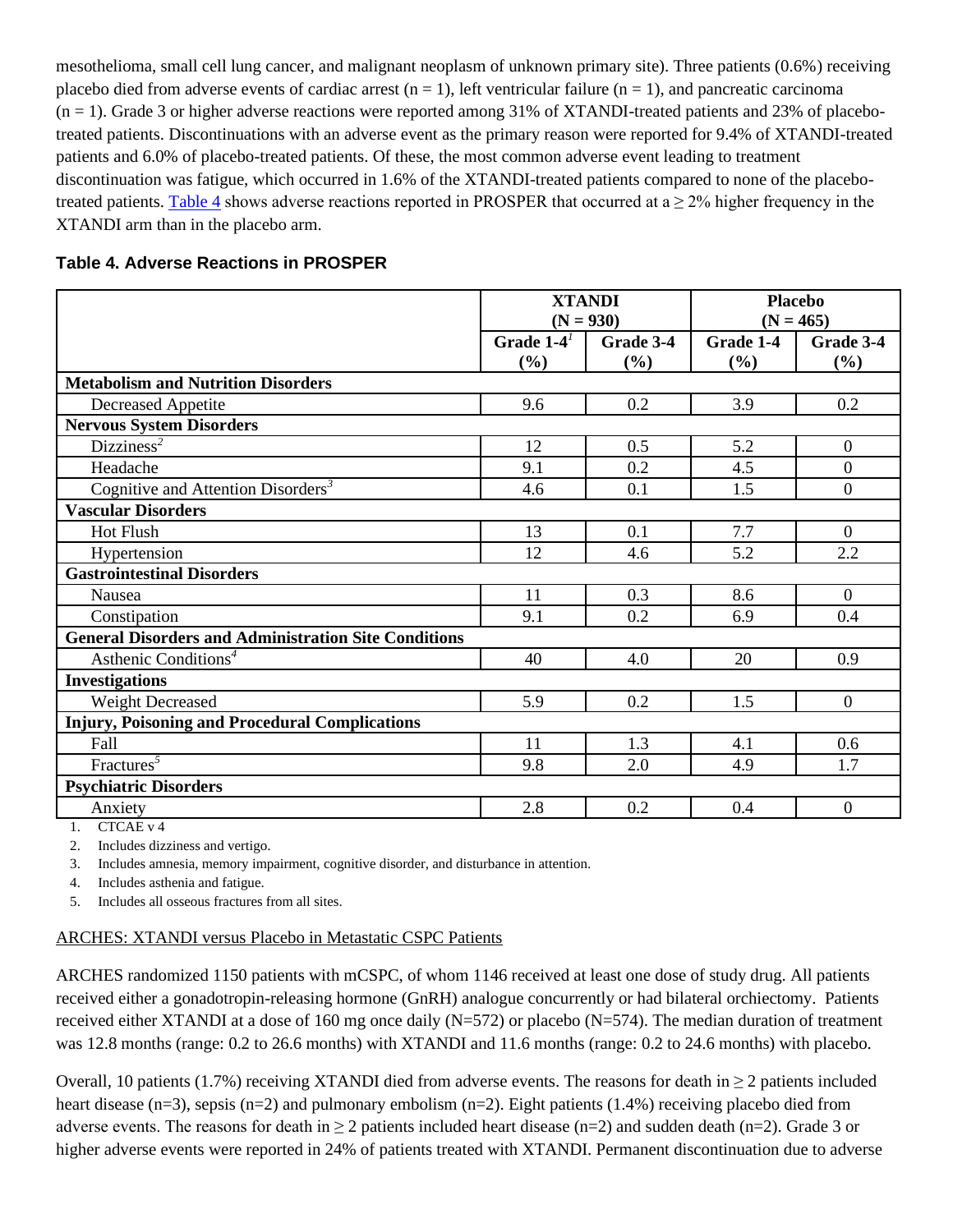events as the primary reason was reported in 4.9% of XTANDI-treated patients and 3.7% of placebo-treated patients. The most common adverse events resulting in permanent discontinuation in XTANDI-treated patients were alanine aminotransferase increased, aspartate aminotransferase elevation, and seizure, each in 0.3%. The most common adverse events leading to permanent discontinuation in placebo-treated patients were arthralgia, and fatigue, each in 0.3%.

Dose reductions due to an adverse reaction occurred in 4.4% of patients who received XTANDI. Fatigue/asthenia was the most frequent adverse reaction requiring dose reduction in 2.1% of XTANDI-treated patients and 0.7% of placebo-treated patients.

[Table 5](#page-8-0) shows adverse reactions reported in ARCHES that occurred at  $a \ge 2\%$  higher frequency in the XTANDI arm than in the placebo arm.

### <span id="page-8-0"></span>**Table 5. Adverse Reactions in ARCHES**

|                                                             | <b>XTANDI</b><br>$(N = 572)$ |           | <b>Placebo</b><br>$(N = 574)$ |           |
|-------------------------------------------------------------|------------------------------|-----------|-------------------------------|-----------|
|                                                             | Grade $1-4^1$                | Grade 3-4 | Grade 1-4                     | Grade 3-4 |
|                                                             | $(\%)$                       | $(\%)$    | $(\%)$                        | (%)       |
| <b>Metabolism and Nutrition Disorders</b>                   |                              |           |                               |           |
| Decreased Appetite                                          | 4.9                          | 0.2       | 2.6                           | $\theta$  |
| <b>Nervous System Disorders</b>                             |                              |           |                               |           |
| Cognitive and Memory Impairment <sup>2</sup>                | 4.5                          | 0.7       | 2.1                           | $\Omega$  |
| Restless Legs Syndrome                                      | 2.4                          | 0         | 0.3                           | $\Omega$  |
| <b>Vascular Disorders</b>                                   |                              |           |                               |           |
| <b>Hot Flush</b>                                            | 27                           | 0.3       | 22                            | $\Omega$  |
| Hypertension                                                | 8.0                          | 3.3       | 5.6                           | 1.7       |
| <b>General Disorders and Administration Site Conditions</b> |                              |           |                               |           |
| Asthenic conditions <sup>3</sup>                            | 24                           | 1.7       | 20                            | 1.6       |
| <b>Musculoskeletal and Connective Tissue Disorders</b>      |                              |           |                               |           |
| Musculoskeletal Pain                                        | 6.3                          | 0.2       | 4.0                           | 0.2       |
| <b>Injury, Poisoning and Procedural Complications</b>       |                              |           |                               |           |
| Fractures <sup>4</sup>                                      | 6.5                          | 1.0       | 4.2                           | 1.0       |

<span id="page-8-1"></span>1. CTCAE v 4.03.

<span id="page-8-2"></span>2. Includes memory impairment, amnesia, cognitive disorder, dementia, disturbance in attention, transient global amnesia, dementia alzheimer's type, mental impairment, senile dementia and vascular dementia.

<span id="page-8-3"></span>3. Includes asthenia and fatigue.

<span id="page-8-4"></span>4. Includes Fracture related preferred terms under high level terms: fractures NEC; fractures and dislocations NEC; limb fractures and dislocations; pelvic fractures and dislocations; skull and brain therapeutic procedures; skull fractures, facial bone fractures and dislocations; spinal fractures and dislocations; thoracic cage fractures and dislocations.

### Laboratory Abnormalities

[Table 6](#page-8-5) shows laboratory abnormalities that occurred in  $\geq$  5% of patients, and more frequently ( $\geq$  2%) in the XTANDI arm compared to placebo in the pooled, randomized, placebo-controlled studies.

### <span id="page-8-5"></span>**Table 6. Laboratory Abnormalities**

|                            | <b>XTANDI</b><br>$(N = 3173)$ |                  | $(N = 2282)$        | <b>Placebo</b>   |
|----------------------------|-------------------------------|------------------|---------------------|------------------|
|                            | Grade 1-4<br>(%)              | Grade 3-4<br>(%) | Grade 1-4<br>$($ %) | Grade 3-4<br>(%) |
| <b>Hematology</b>          |                               |                  |                     |                  |
| Neutrophil count decreased | 20                            | 0.9              |                     | 0.4              |
| White blood cell decreased | 17                            | 0.4              | 9.8                 | 0.2              |
| <b>Chemistry</b>           |                               |                  |                     |                  |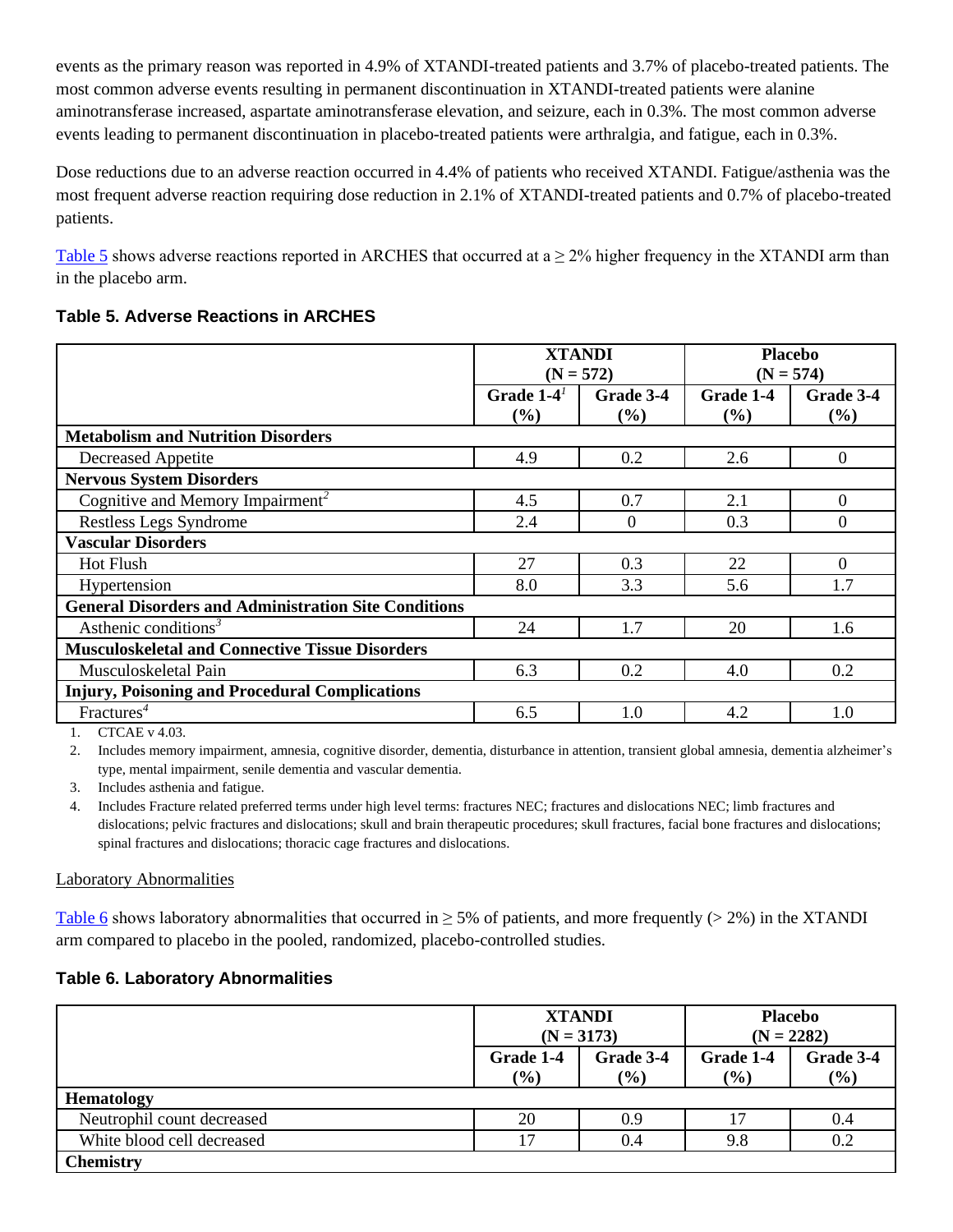|                 | <b>XTANDI</b><br>$(N = 3173)$ |                     |                  | <b>Placebo</b><br>$(N = 2282)$ |
|-----------------|-------------------------------|---------------------|------------------|--------------------------------|
|                 | Grade 1-4<br>$(\%)$           | Grade 3-4<br>$(\%)$ | Grade 1-4<br>(%) | Grade 3-4<br>(%)               |
| Hyperglycemia   | 83                            | 3.2                 | 75               | 3.1                            |
| Hypermagnesemia | 16                            | 0.1                 |                  |                                |
| Hyponatremia    | 13                            | 1.4                 | 8.6              | 1.5                            |
| Hypercalcemia   | 6.8                           | 0.1                 | 4.5              |                                |

**Hypertension** 

In the combined data from four randomized placebo-controlled clinical trials, hypertension was reported in 12% of patients receiving XTANDI and 5% of patients receiving placebo. Medical history of hypertension was balanced between arms. Hypertension led to study discontinuation in < 1% of patients in each arm.

# <span id="page-9-1"></span>**6.2 Post-Marketing Experience**

The following additional adverse reactions have been identified during post-approval use of XTANDI. Because these reactions are reported voluntarily from a population of uncertain size, it is not always possible to reliably estimate the frequency or establish a causal relationship to drug exposure.

*Gastrointestinal Disorders:* vomiting

*Immune System Disorders:* hypersensitivity (edema of the face, tongue, lip, or pharynx)

*Neurological Disorders:* posterior reversible encephalopathy syndrome (PRES), dysgeusia

*Skin and Subcutaneous Tissue Disorders:* rash, severe cutaneous adverse reactions (including Stevens-Johnson syndrome (SJS), erythema multiforme, toxic epidermal necrolysis (TEN), drug reaction with eosinophilia and systemic symptoms (DRESS) and acute generalized exanthematous pustulosis (AGEP))

# <span id="page-9-2"></span>**7 DRUG INTERACTIONS**

# <span id="page-9-0"></span>**7.1 Effect of Other Drugs on XTANDI**

### Strong CYP2C8 Inhibitors

The coadministration of XTANDI with gemfibrozil (a strong CYP2C8 inhibitor) increases plasma concentrations of enzalutamide plus N-desmethyl enzalutamide, which may increase the incidence and severity of adverse reactions of XTANDI. Avoid the coadministration of XTANDI with strong CYP2C8 inhibitors. If the coadministration of XTANDI with a strong CYP2C8 inhibitor cannot be avoided, reduce the dosage of XTANDI *[see [Dosage and Administration](#page-1-6) [\(2.3\)](#page-1-5), [Clinical Pharmacology](#page-12-0) [\(12.3\)](#page-12-3)].*

## <span id="page-9-3"></span>Strong CYP3A4 Inducers

The coadministration of XTANDI with rifampin (a strong CYP3A4 inducer and a moderate CYP2C8 inducer) decreases plasma concentrations of enzalutamide plus N-desmethyl enzalutamide, which may decrease the efficacy of XTANDI. Avoid the coadministration of XTANDI with strong CYP3A4 inducers. If the coadministration of XTANDI with a strong CYP3A4 inducer cannot be avoided, increase the dosage of XTANDI *[se[e Dosage and Administration](#page-1-6) [\(2.3\)](#page-1-5), [Clinical](#page-12-0)  [Pharmacology](#page-12-0) [\(12.3\)](#page-12-3)].*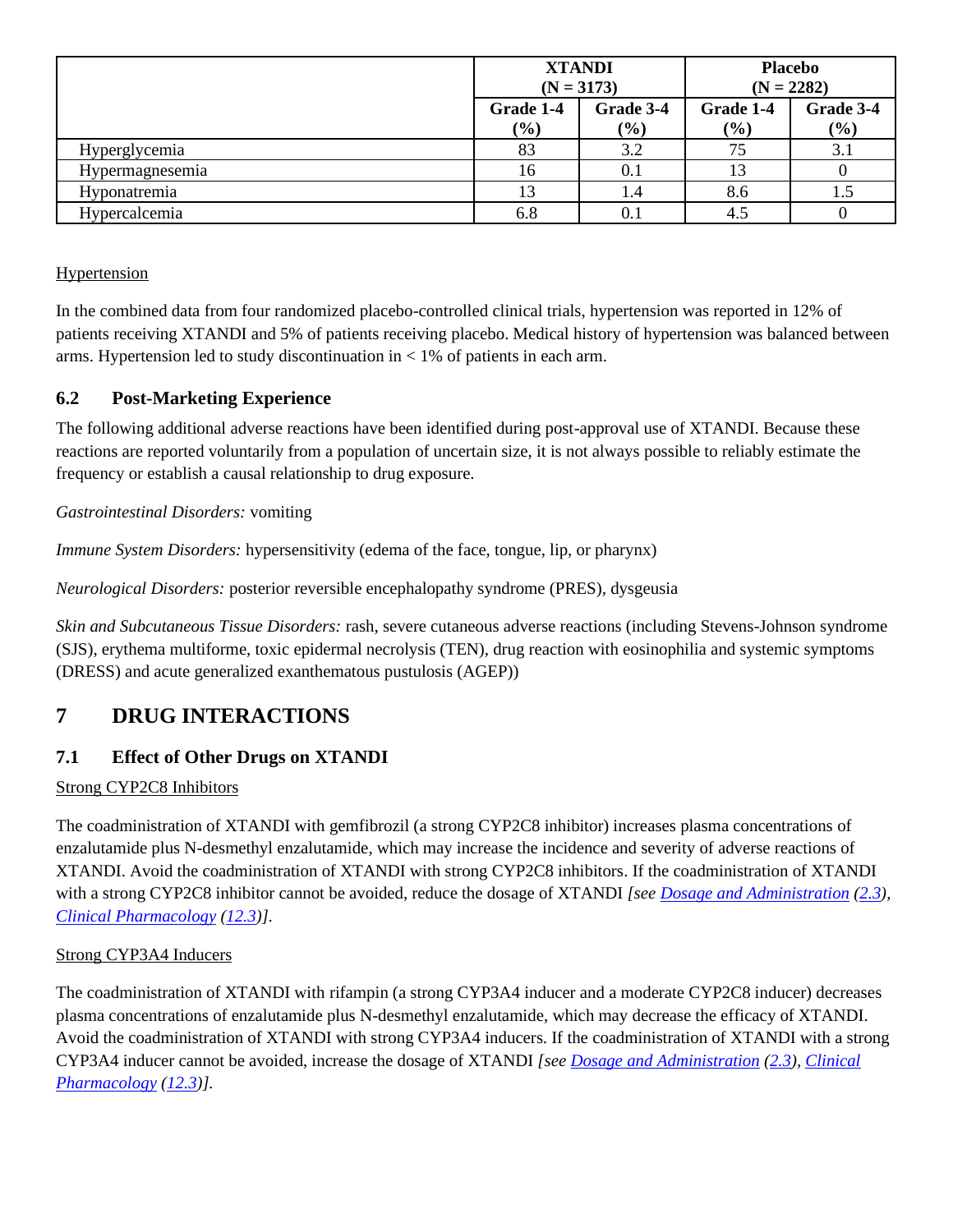# <span id="page-10-1"></span>**7.2 Effect of XTANDI on Other Drugs**

### Certain CYP3A4, CYP2C9, or CYP2C19 Substrates

XTANDI is a strong CYP3A4 inducer and a moderate CYP2C9 and CYP2C19 inducer. The coadministration of XTANDI decreases the concentrations of certain CYP3A4, CYP2C9, or CYP2C19 substrates *[se[e Clinical Pharmacology](#page-12-0) [\(12.3\)](#page-12-3)]*, which may reduce the efficacy of these substrates. Avoid the coadministration of XTANDI with certain CYP3A4, CYP2C9, or CYP2C19 substrates for which a minimal decrease in concentration may lead to therapeutic failure of the substrate. If the coadministration cannot be avoided, increase the dosage of these substrates in accordance with their Prescribing Information. In cases where active metabolites are formed, there may be increased exposure to the active metabolites.

# <span id="page-10-2"></span>**8 USE IN SPECIFIC POPULATIONS**

# <span id="page-10-0"></span>**8.1 Pregnancy**

### Risk Summary

The safety and efficacy of XTANDI have not been established in females. Based on animal reproductive studies and mechanism of action, XTANDI can cause fetal harm and loss of pregnancy. There are no human data on the use of XTANDI in pregnant females. In animal reproduction studies, oral administration of enzalutamide in pregnant mice during organogenesis caused adverse developmental effects at doses lower than the maximum recommended human dose *(see Data).*

### Data

### *Animal Data*

In an embryo-fetal developmental toxicity study in mice, enzalutamide caused developmental toxicity when administered at oral doses of 10 or 30 mg/kg/day throughout the period of organogenesis (gestational days 6-15). Findings included embryo-fetal lethality (increased post-implantation loss and resorptions) and decreased anogenital distance at  $\geq$  10 mg/kg/day, and cleft palate and absent palatine bone at 30 mg/kg/day. Doses of 30 mg/kg/day caused maternal toxicity. The doses tested in mice (1, 10 and 30 mg/kg/day) resulted in systemic exposures (AUC) approximately 0.04, 0.4 and 1.1 times, respectively, the exposures in patients. Enzalutamide did not cause developmental toxicity in rabbits when administered throughout the period of organogenesis (gestational days 6-18) at dose levels up to 10 mg/kg/day (approximately 0.4 times the exposures in patients based on AUC).

In a pharmacokinetic study in pregnant rats with a single oral 30 mg/kg enzalutamide administration on gestation day 14, enzalutamide and/or its metabolites were present in the fetus at a  $C_{\text{max}}$  that was approximately 0.3 times the concentration found in maternal plasma and occurred 4 hours after administration.

# <span id="page-10-3"></span>**8.2 Lactation**

## Risk Summary

The safety and efficacy of XTANDI have not been established in females. There is no information available on the presence of XTANDI in human milk, the effects of the drug on the breastfed infant, or the effects of the drug on milk production. Enzalutamide and/or its metabolites were present in milk of lactating rats *(see Data)*.

## Data

Following a single oral administration in lactating rats on postnatal day 14, enzalutamide and/or its metabolites were present in milk at a Cmax that was 4 times higher than concentrations in the plasma and occurred 4 hours after administration.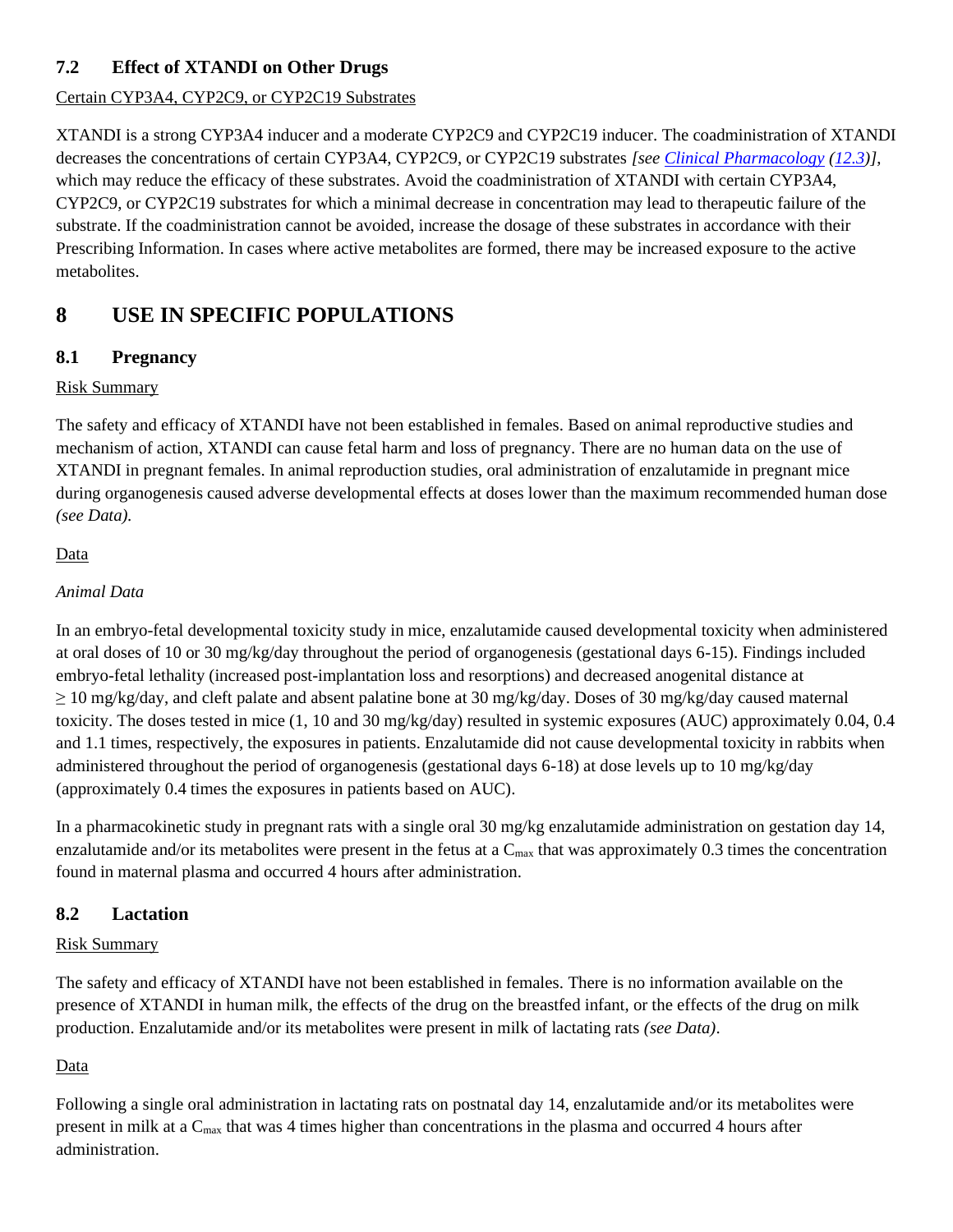# <span id="page-11-0"></span>**8.3 Females and Males of Reproductive Potential**

Contraception

*Males*

Based on findings in animal reproduction studies, advise male patients with female partners of reproductive potential to use effective contraception during treatment and for 3 months after the last dose of XTANDI *[see [Use in Specific](#page-10-2)  [Populations](#page-10-2) [\(8.1\)](#page-10-0)]*.

### **Infertility**

*Males*

Based on animal studies, XTANDI may impair fertility in males of reproductive potential *[see [Nonclinical Toxicology](#page-14-0) [\(13.1\)](#page-14-1)]*.

# <span id="page-11-1"></span>**8.4 Pediatric Use**

Safety and effectiveness of XTANDI in pediatric patients have not been established.

# <span id="page-11-2"></span>**8.5 Geriatric Use**

Of 4081 patients who received XTANDI in seven randomized, controlled clinical trials, 78% were 65 and over, while 35% were 75 and over. No overall differences in safety or effectiveness were observed between these patients and younger patients. Other reported clinical experience has not identified differences in responses between the elderly and younger patients, but greater sensitivity of some older individuals cannot be ruled out.

## <span id="page-11-3"></span>**8.6 Renal Impairment**

No dosage modification is recommended for patients with mild to moderate renal impairment (creatinine clearance [CLcr] ≥ 30 mL/min). XTANDI has not been studied in patients with severe renal impairment (CLcr < 30 mL/min) or end-stage renal disease *[see [Clinical Pharmacology](#page-12-0) [\(12.3\)](#page-12-3)]*.

# <span id="page-11-4"></span>**8.7 Hepatic Impairment**

No dosage modification is recommended for patients with mild, moderate, or severe hepatic impairment *[see [Clinical](#page-12-0)  [Pharmacology](#page-12-0) [\(12.3\)](#page-12-3)].*

# <span id="page-11-5"></span>**10 OVERDOSAGE**

In the event of an overdosage, stop treatment with XTANDI and initiate general supportive measures taking into consideration the half-life of 5.8 days. In a dose escalation study, no seizures were reported at  $<$  240 mg daily, whereas 3 seizures were reported, 1 each at 360 mg, 480 mg, and 600 mg daily. Patients may be at increased risk of seizure following an overdosage.

# <span id="page-11-6"></span>**11 DESCRIPTION**

Enzalutamide is an androgen receptor inhibitor. The chemical name is 4-{3-[4-cyano-3-(trifluoromethyl)phenyl]-5,5 dimethyl-4-oxo-2-sulfanylideneimidazolidin-1-yl}-2-fluoro-*N*-methylbenzamide.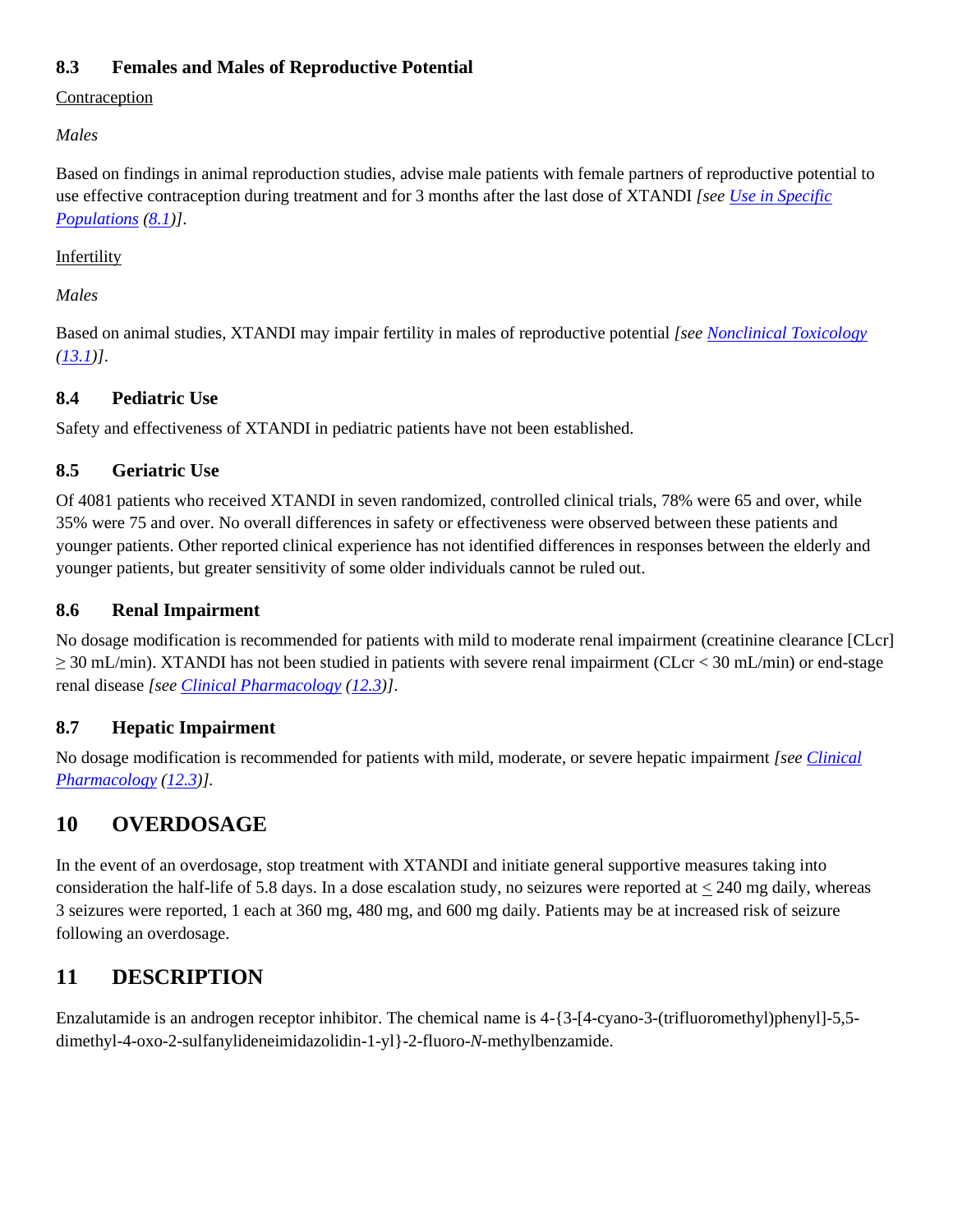The molecular weight is 464.44 and molecular formula is  $C_{21}H_{16}F_4N_4O_2S$ . The structural formula is:



Enzalutamide is a white crystalline non-hygroscopic solid. It is practically insoluble in water.

XTANDI is available as liquid-filled soft gelatin capsules for oral administration. Each capsule contains 40 mg of enzalutamide as a solution in caprylocaproyl polyoxylglycerides. The inactive ingredients are caprylocaproyl polyoxylglycerides, butylated hydroxyanisole, butylated hydroxytoluene, gelatin, sorbitol sorbitan solution, glycerin, purified water, titanium dioxide, and black iron oxide.

XTANDI is also available as film-coated tablets for oral administration. Each tablet contains 40 mg or 80 mg of enzalutamide. The inactive ingredients are hypromellose acetate succinate, microcrystalline cellulose, colloidal silicon dioxide, croscarmellose sodium, and magnesium stearate. The tablet film-coat contains hypromellose, talc, polyethylene glycol, titanium dioxide, and ferric oxide.

# <span id="page-12-0"></span>**12 CLINICAL PHARMACOLOGY**

### <span id="page-12-1"></span>**12.1 Mechanism of Action**

Enzalutamide is an androgen receptor inhibitor that acts on different steps in the androgen receptor signaling pathway. Enzalutamide has been shown to competitively inhibit androgen binding to androgen receptors; and consequently, inhibits nuclear translocation of androgen receptors and their interaction with DNA. A major metabolite, N-desmethyl enzalutamide, exhibited similar *in vitro* activity to enzalutamide. Enzalutamide decreased proliferation and induced cell death of prostate cancer cells *in vitro*, and decreased tumor volume in a mouse prostate cancer xenograft model.

## <span id="page-12-2"></span>**12.2 Pharmacodynamics**

Once daily dosing of 160 mg enzalutamide in addition to ADT reduced PSA levels to undetectable levels (< 0.2 ng/mL) in 68% of patients with mCSPC.

Based on the efficacy results of AFFIRM after once daily dosing of 160 mg enzalutamide, no exposure-response relationship for the efficacy endpoint of overall survival could be identified. In addition, there was no clinically meaningful exposure-response relationship for adverse effects (e.g. fatigue, flushing, headache, or hypertension) within the limited exposure range for 160 mg/day.

### Cardiac Electrophysiology

At the recommended dosage, XTANDI does not cause large mean increases (i.e., > 20 msec) in the QT interval.

### <span id="page-12-3"></span>**12.3 Pharmacokinetics**

Enzalutamide achieves steady-state by Day 28 and its AUC accumulates approximately 8.3-fold relative to a single dose. At steady-state, the mean (%CV) maximum concentration ( $C_{\text{max}}$ ) for enzalutamide and N-desmethyl enzalutamide are 16.6  $\mu$ g/mL (23%) and 12.7  $\mu$ g/mL (30%), respectively, and the mean (%CV) minimum concentrations (C<sub>min</sub>) are 11.4  $\mu$ g/mL (26%) and 13.0  $\mu$ g/mL (30%), respectively.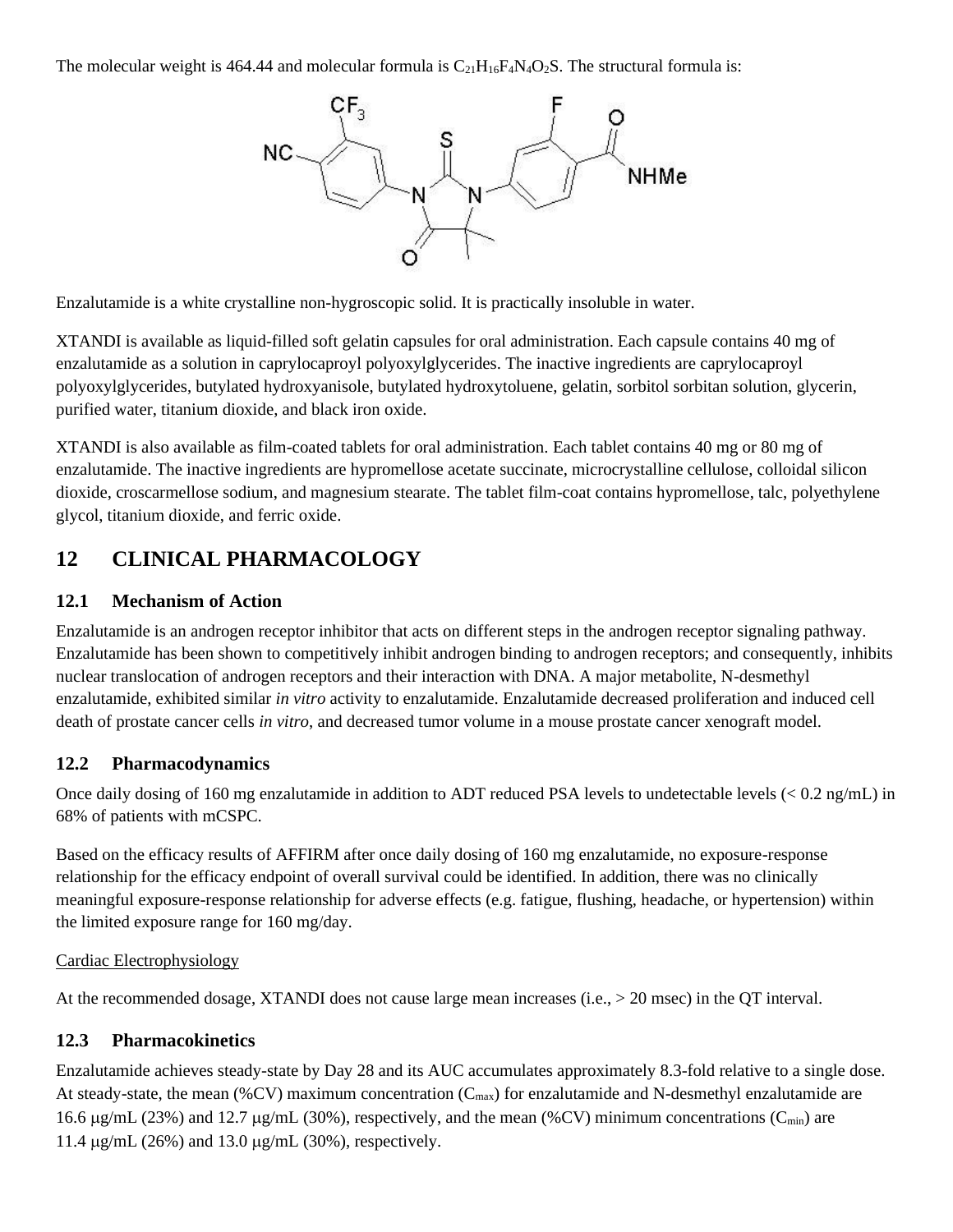Enzalutamide showed approximately dose proportional pharmacokinetics over the daily dose range of 30 (0.2 times the approved recommended dosage) to 360 mg (2.25 times the approved recommended dosage).

### Absorption

The median  $T_{\text{max}}$  is 1 hour (0.5 to 3 hours) following a single 160 mg dose of capsules and 2 hours (0.5 to 6 hours) following a single 160 mg dose of tablets.

## *Effect of Food*

There was no clinically meaningful effect on enzalutamide or N-desmethyl enzalutamide pharmacokinetics following the administration of XTANDI with a high-fat meal (approximately 150 calories from protein, 250 calories from carbohydrates, and 500 to 600 calories from fat).

### Distribution

The mean (%CV) volume of distribution after a single oral dose is 110 L (29%).

Enzalutamide is 97% to 98% bound to plasma proteins, primarily albumin. N-desmethyl enzalutamide is 95% bound to plasma proteins.

### Elimination

Enzalutamide is primarily eliminated by hepatic metabolism.

The mean apparent clearance (CL/F) of enzalutamide after a single dose is 0.56 L/h (0.33 to 1.02 L/h). The mean terminal half-life ( $t_{1/2}$ ) for enzalutamide after a single oral dose is 5.8 days (2.8 to 10.2 days). The mean terminal  $t_{1/2}$  for Ndesmethyl enzalutamide is approximately 7.8 to 8.6 days.

### *Metabolism*

Enzalutamide is metabolized by CYP2C8 and CYP3A4. CYP2C8 is primarily responsible for the formation of the active metabolite (N-desmethyl enzalutamide). Carboxylesterase 1 metabolizes N-desmethyl enzalutamide and enzalutamide to the inactive carboxylic acid metabolite.

### Specific Populations

No clinically meaningful differences in the pharmacokinetics of enzalutamide were observed based on age (41 to 92 years), race (White, Chinese, and Japanese), body weight (46 kg to 163 kg), mild to moderate renal impairment (CLcr  $\geq$ 30 mL/min) and hepatic impairment (Child-Pugh A, B, and C). Severe renal impairment and end stage renal disease (CLcr < 30 mL/min) have not been studied.

### Drug Interaction Studies

## *Clinical Studies*

*Effect of CYP2C8 Inhibitors on XTANDI*: The coadministration of XTANDI 160 mg with gemfibrozil (strong CYP2C8 inhibitor) increased the AUC of enzalutamide plus N-desmethyl enzalutamide by 2.2-fold with minimal effect on C<sub>max</sub>.

*Effect of CYP3A4 and CYP2C8 Inducers on XTANDI*: The coadministration of XTANDI 160 mg after multiple oral doses of rifampin (strong CYP3A4 and moderate CYP2C8 inducer) decreased the AUC of enzalutamide plus N-desmethyl enzalutamide by 37% with no effect on  $C_{\text{max}}$ .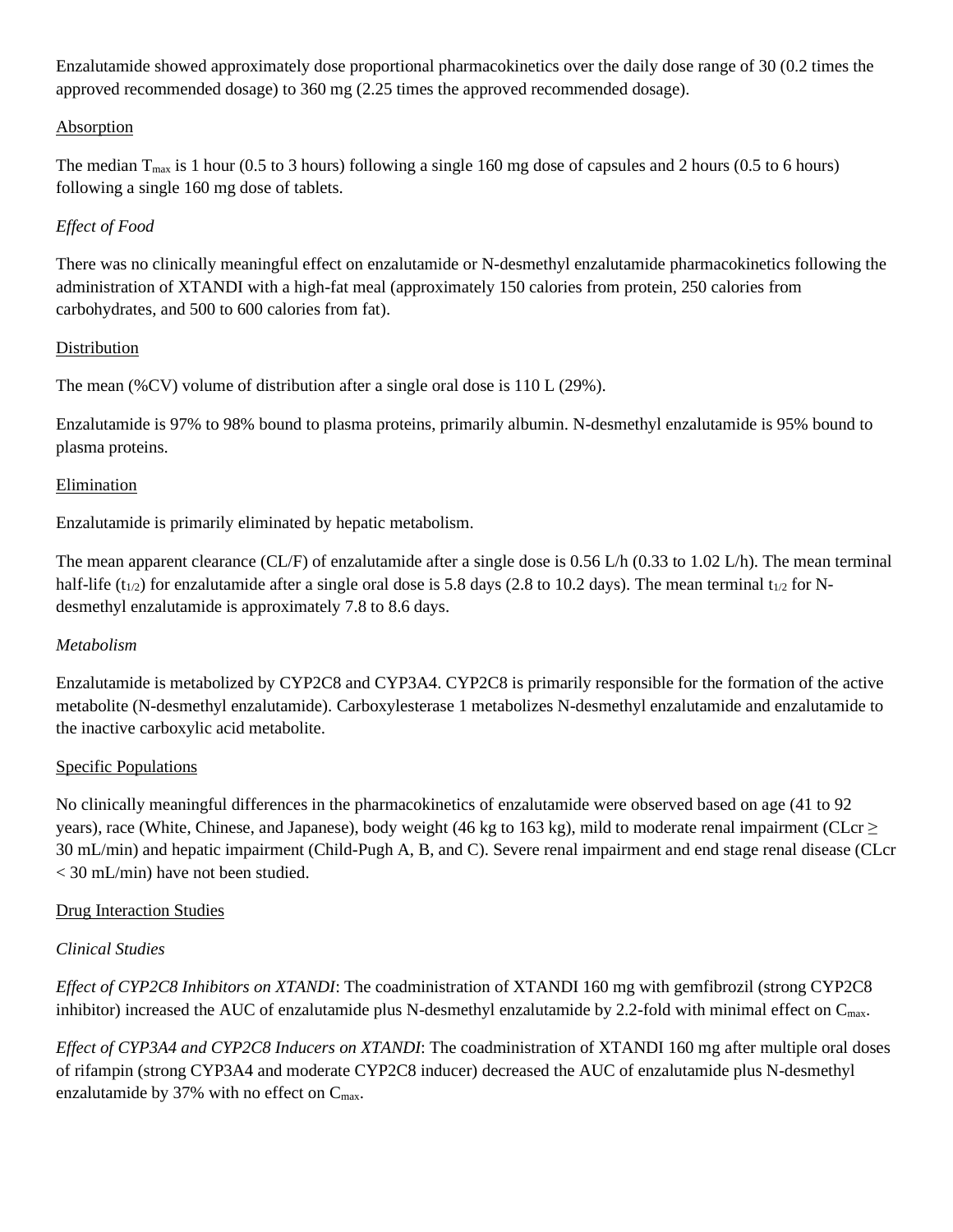*Effect of CYP3A4 Inhibitors on XTANDI*: The coadministration of XTANDI 160 mg after multiple oral doses of itraconazole (strong CYP3A4 inhibitor) increased the AUC of enzalutamide plus N-desmethyl enzalutamide by 1.3-fold with no effect on C<sub>max</sub>.

*Effect of XTANDI on Other Drugs:*

The coadministration of XTANDI 160 mg orally once daily with midazolam (a sensitive CYP3A4 substrate) decreased midazolam AUC by 86% and C<sub>max</sub> by 77%.

Coadministration of XTANDI 160 mg orally once daily with warfarin (a sensitive CYP2C9 substrate) decreased Swarfarin AUC by 56% and  $C_{\text{max}}$  by 17%.

Coadministration of XTANDI 160 mg orally once daily with omeprazole (a sensitive CYP2C19 substrate) decreased omeprazole AUC by 72% and Cmax by 62%.

No clinically meaningful changes in exposure of pioglitazone (a sensitive CYP2C8 substrate), caffeine (a sensitive CYP1A2 substrate), or dextromethorphan (a sensitive CYP2D6 substrate) were observed following coadministration with XTANDI.

*In Vitro Studies*

*Cytochrome P450 (CYP) Enzymes*: Enzalutamide induces CYP2B6 at clinically achievable concentrations.

*Transporter Systems*: Enzalutamide, N-desmethyl enzalutamide, and the major inactive carboxylic acid metabolite are not substrates for P-glycoprotein or BCRP.

Enzalutamide and N-desmethyl enzalutamide are inhibitors of P-glycoprotein and BCRP. The major inactive carboxylic acid metabolite does not inhibit P-glycoprotein.

# <span id="page-14-0"></span>**13 NONCLINICAL TOXICOLOGY**

# <span id="page-14-1"></span>**13.1 Carcinogenesis, Mutagenesis, Impairment of Fertility**

A two-year carcinogenicity study was conducted in male and female rats at oral enzalutamide doses of 10, 30, and 100 mg/kg/day. Enzalutamide increased the incidence of benign Leydig cell tumors in the testes at all dose levels tested (≥ 0.3 times the human exposure based on AUC) and combined incidence of urothelial papilloma and carcinoma in the urinary bladder in male rats at 100 mg/kg/day (1.4 times the human exposure based on AUC). The findings in the testes are considered to be related to the pharmacological activity of enzalutamide. Rats are regarded as more sensitive than humans to developing interstitial cell tumors in the testes. Administration of enzalutamide to male and female rasH2 transgenic mice by oral gavage daily for 26 weeks did not result in increased incidence of neoplasms at doses up to 20 mg/kg/day.

Enzalutamide did not induce mutations in the bacterial reverse mutation (Ames) assay and was not genotoxic in either the *in vitro* mouse lymphoma thymidine kinase (Tk) gene mutation assay or the *in vivo* mouse micronucleus assay.

Based on nonclinical findings in repeat-dose toxicology studies, which were consistent with the pharmacological activity of enzalutamide, male fertility may be impaired by treatment with XTANDI. In a 26-week study in rats, atrophy of the prostate and seminal vesicles was observed at  $\geq 30$  mg/kg/day (equal to the human exposure based on AUC). In 4-, 13-, and 39-week studies in dogs, hypospermatogenesis and atrophy of the prostate and epididymides were observed at  $\geq$  4 mg/kg/day (0.3 times the human exposure based on AUC).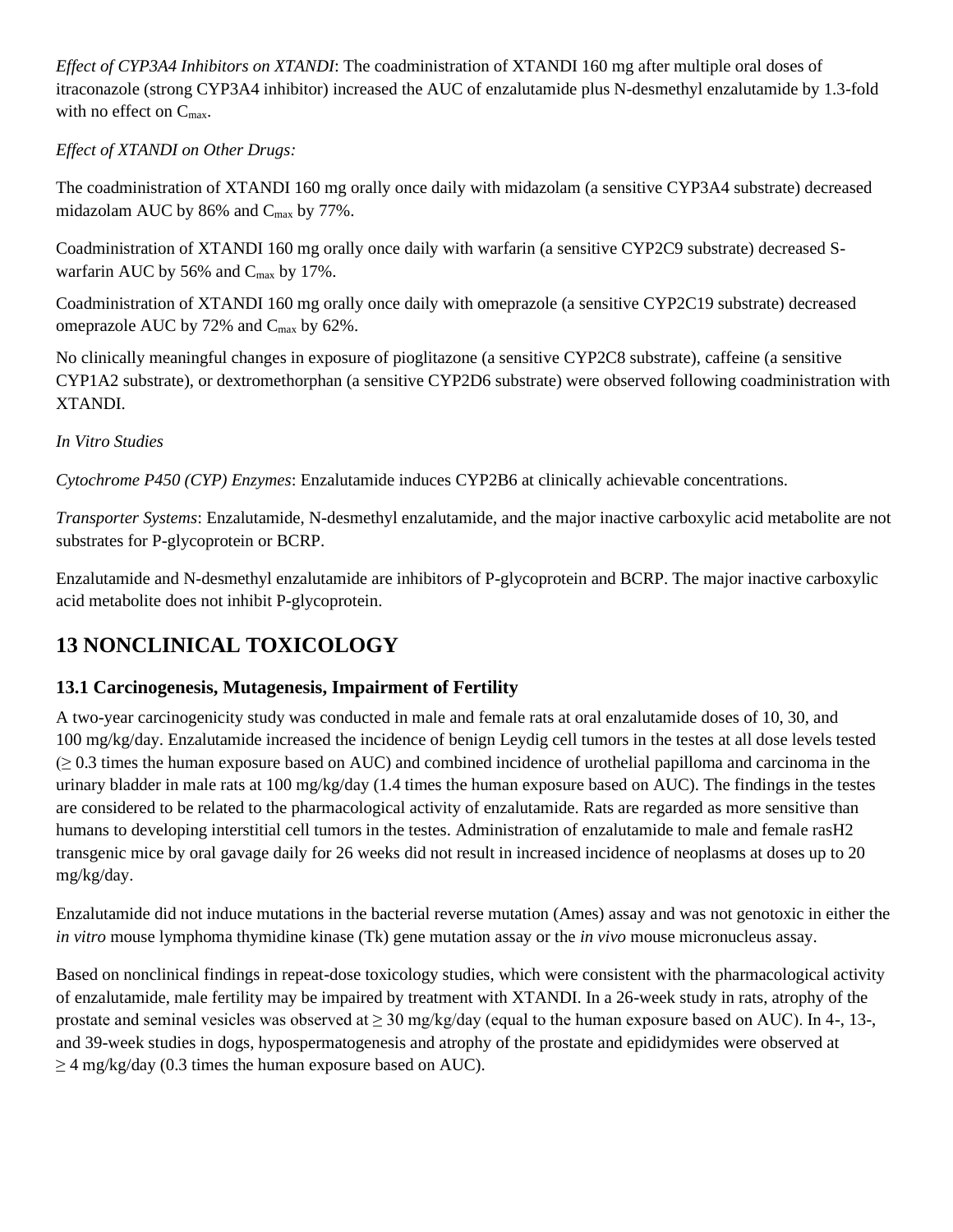# <span id="page-15-0"></span>**14 CLINICAL STUDIES**

The efficacy of XTANDI in patients with CRPC ( $N = 4692$ ) or mCSPC ( $N = 1150$ ) was demonstrated in five randomized, multicenter clinical trials. All patients received concomitant GnRH therapy or had prior bilateral orchiectomy. Patients were allowed, but not required, to continue or initiate glucocorticoids.

### AFFIRM (NCT00974311): XTANDI versus Placebo in Metastatic CRPC Following Chemotherapy

In AFFIRM, a total of 1199 patients who had received prior docetaxel-based chemotherapy were randomized 2:1 to receive either XTANDI orally at a dose of 160 mg once daily ( $N = 800$ ) or placebo orally once daily ( $N = 399$ ). Study treatment continued until disease progression (evidence of radiographic progression, a skeletal-related event, or clinical progression), initiation of new systemic antineoplastic treatment, unacceptable toxicity, or withdrawal. Patients with a previous history of seizure, taking medicines known to decrease the seizure threshold, or with other risk factors for seizure were not eligible *[se[e Warnings and Precautions](#page-2-5) [\(5.1\)](#page-2-0)]*.

The following patient demographics and baseline disease characteristics were balanced between the treatment arms. The median age was 69 years (range 41-92) and the racial distribution was 92.7% White, 3.9% Black, 1.1% Asian, and 2.1% Other. Ninety-two percent of patients had an ECOG performance status score of 0-1 and 28% had a mean Brief Pain Inventory score of ≥ 4. Ninety-one percent of patients had metastases in bone and 23% had visceral involvement in the lung and/or liver. Fifty-nine percent of patients had radiographic evidence of disease progression and 41% had PSA-only progression on study entry. All patients had received prior docetaxel-based therapy and 24% had received two cytotoxic chemotherapy regimens. During the trial, 48% of patients on the XTANDI arm and 46% of patients on the placebo arm received glucocorticoids.

A statistically significant improvement in overall survival was demonstrated at the pre-specified interim analysis at the time of 520 deaths in patients on the XTANDI arm compared to patients on the placebo arm [\(Table 7](#page-15-1) an[d Figure 3\)](#page-16-0).

|                                       | <b>XTANDI</b><br>$(N = 800)$ | <b>Placebo</b><br>$(N = 399)$ |  |  |
|---------------------------------------|------------------------------|-------------------------------|--|--|
| Number of Deaths (%)                  | 308 (38.5)                   | 212(53.1)                     |  |  |
| Median Survival, months (95% CI)      | 18.4 (17.3, NR)              | 13.6(11.3, 15.8)              |  |  |
| $P-valueT$                            |                              | p < 0.0001                    |  |  |
| Hazard Ratio (95% $CI$ ) <sup>2</sup> |                              | 0.63(0.53, 0.75)              |  |  |

## <span id="page-15-1"></span>**Table 7. Overall Survival of Patients Treated with Either XTANDI or Placebo in AFFIRM**

<span id="page-15-2"></span>NR = Not reached.

1. P-value is derived from a log-rank test stratified by baseline ECOG performance status score (0-1 vs. 2) and mean baseline pain score (BPI-SF score  $<$  4 vs.  $\geq$  4).

<span id="page-15-3"></span>2. Hazard Ratio is derived from a stratified proportional hazards model. Hazard Ratio < 1 favors XTANDI.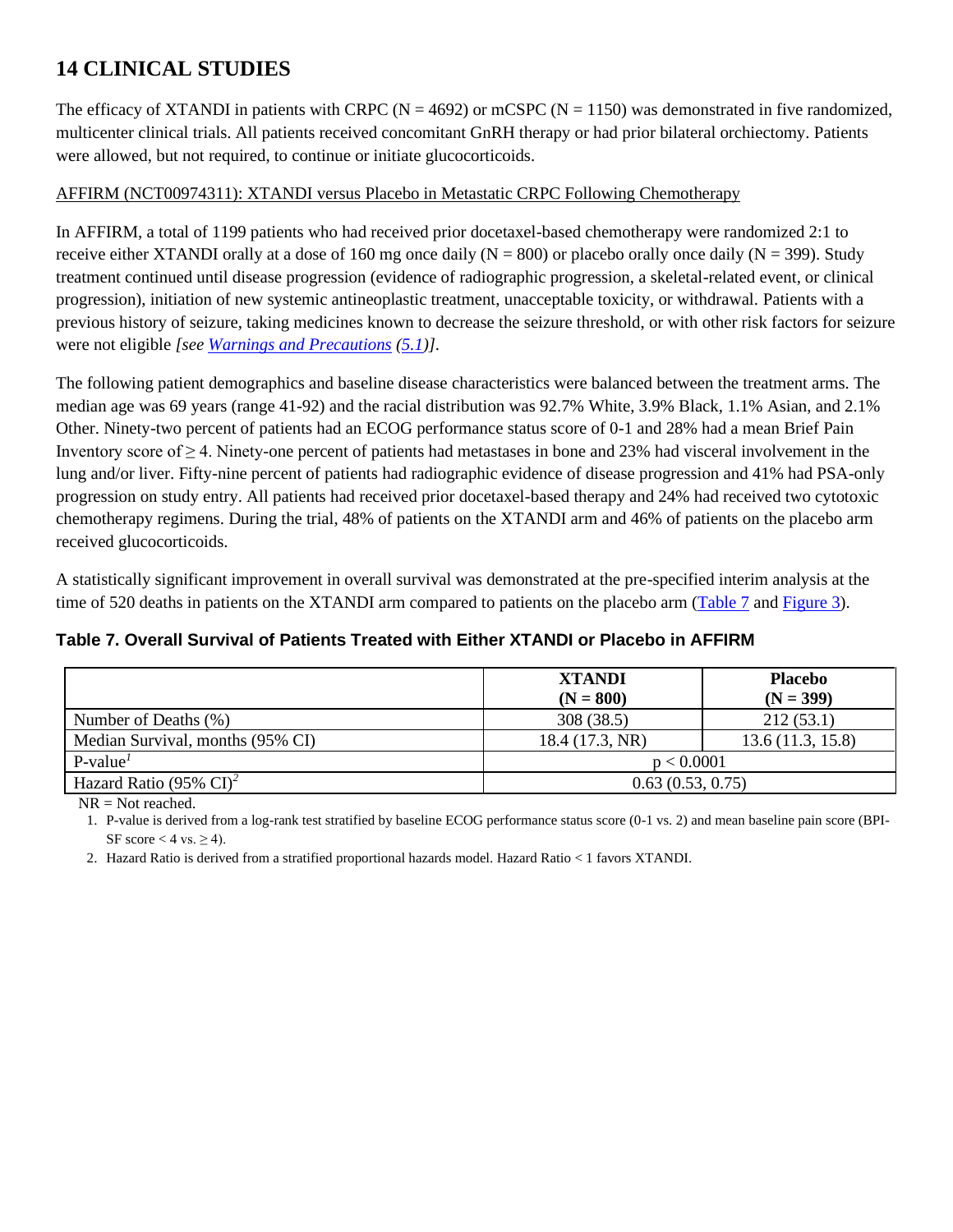

**Figure 3. Kaplan-Meier Curves of Overall Survival in AFFIRM** 

### <span id="page-16-0"></span>PREVAIL (NCT01212991): XTANDI versus Placebo in Chemotherapy-naïve Metastatic CRPC

In PREVAIL, 1717 chemotherapy-naïve patients were randomized 1:1 to receive either XTANDI orally at a dose of 160 mg once daily (N = 872) or placebo orally once daily (N = 845). Patients with visceral metastases, patients with a history of mild to moderate heart failure (NYHA class I or II), and patients taking medications associated with lowering the seizure threshold were allowed. Patients with a previous history of seizure or a condition that might predispose to seizure and patients with moderate or severe pain from prostate cancer were excluded. Study treatment continued until disease progression (evidence of radiographic progression, a skeletal-related event, or clinical progression) and the initiation of a cytotoxic chemotherapy or an investigational agent, unacceptable toxicity, or withdrawal. Overall survival and radiographic progression-free survival (rPFS) were assessed. Radiographic progression was assessed with the use of sequential imaging and was defined by bone scan identification of 2 or more new bone lesions with confirmation (Prostate Cancer Clinical Trials Working Group 2 criteria) and/or Response Evaluation Criteria in Solid Tumors (RECIST v 1.1) criteria for progression of soft tissue lesions. The primary analysis of rPFS utilized centrally reviewed radiographic assessment of progression.

Patient demographics and baseline disease characteristics were balanced between the treatment arms at entry. The median age was 71 years (range 42-93) and the racial distribution was 77% White, 10% Asian, 2% Black and 11% Other. The ECOG performance status score was 0 for 68% of patients, and 1 for 32% of patients. Baseline pain assessment was 0-1 (asymptomatic) in 67% of patients, and 2-3 (mildly symptomatic) in 32% of patients as defined by the Brief Pain Inventory Short Form (worst pain over past 24 hours at study entry). Fifty-four percent of patients had radiographic evidence of disease progression and 43% had PSA-only progression. Twelve percent of patients had visceral (lung and/or liver) disease involvement. During the study, 27% of patients on the XTANDI arm and 30% of patients on the placebo arm received glucocorticoids for varying reasons.

A statistically significant improvement in overall survival was demonstrated at the pre-specified interim analysis, conducted after 540 deaths, in patients treated with XTANDI compared to those treated with placebo [\(Table 8\)](#page-17-0). Forty percent of XTANDI-treated and 70% of placebo-treated patients received subsequent therapies for metastatic CRPC that may prolong overall survival. An updated survival analysis was conducted when 784 deaths were observed. The median follow-up time was 31 months. Results from this analysis were consistent with those from the pre-specified interim analysis [\(Table 8,](#page-17-0) [Figure 4\)](#page-17-1). At the updated analysis, 52% of XTANDI-treated and 81% of placebo-treated patients had received subsequent therapies that may prolong overall survival in metastatic CRPC. XTANDI was used as a subsequent therapy in 2% of XTANDI-treated patients and 29% of placebo-treated patients.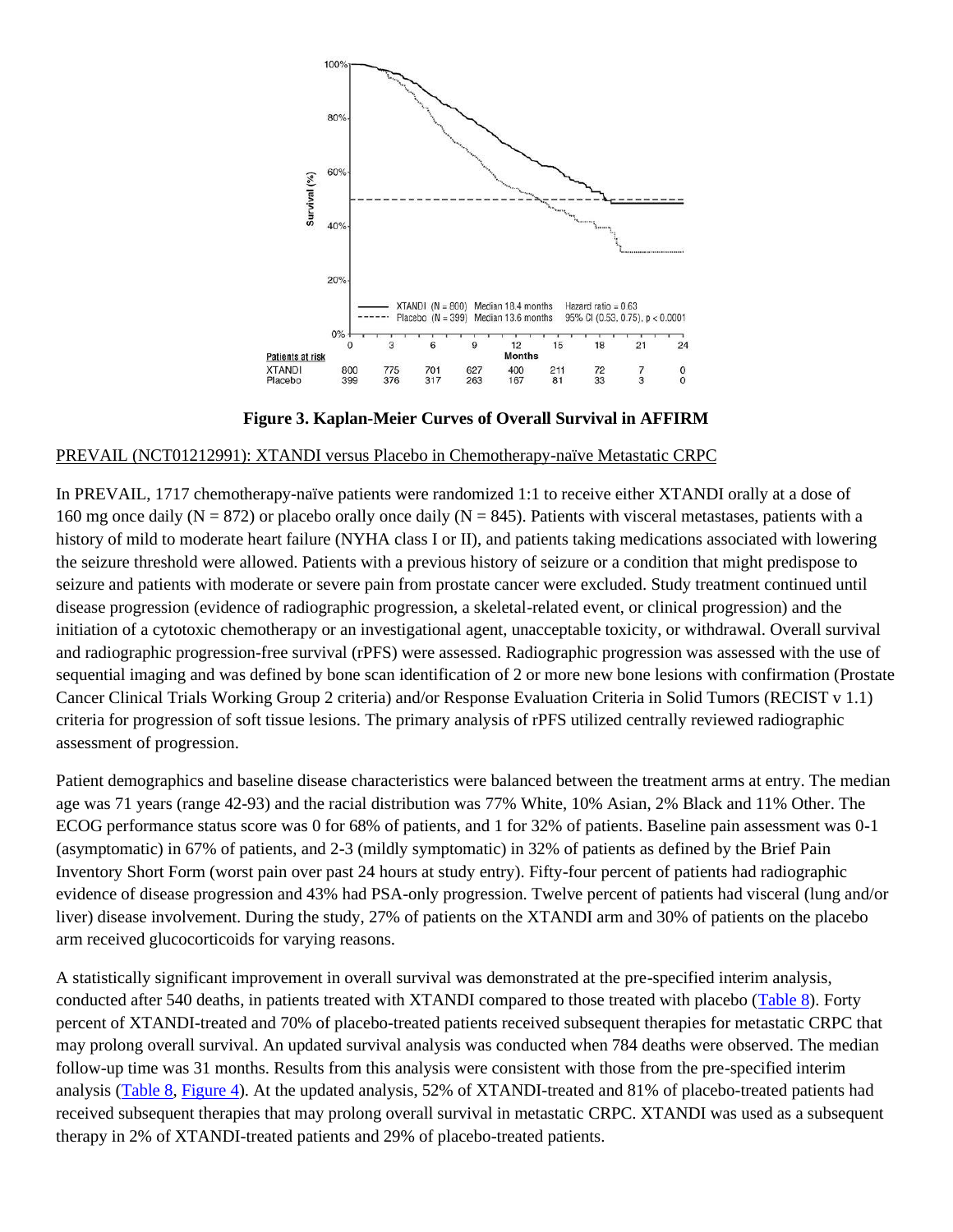### <span id="page-17-0"></span>**Table 8. Overall Survival of Patients Treated with Either XTANDI or Placebo in PREVAIL**

|                                              | <b>XTANDI</b><br>$(N = 872)$ | <b>Placebo</b><br>$(N = 845)$ |  |
|----------------------------------------------|------------------------------|-------------------------------|--|
| <b>Pre-specified Interim Analysis</b> $^1$   |                              |                               |  |
| Number of Deaths (%)                         | 241 (28)                     | 299 (35)                      |  |
| Median Survival, months (95% CI)             | 32.4 (30.1, NR)              | 30.2(28.0, NR)                |  |
| $P-value2$                                   |                              | p < 0.0001                    |  |
| Hazard Ratio (95% $CI$ ) <sup>3</sup>        |                              | 0.71(0.60, 0.84)              |  |
| <b>Updated Survival Analysis<sup>4</sup></b> |                              |                               |  |
| Number of Deaths (%)                         | 368 (42)                     | 416(49)                       |  |
| Median Survival, months (95% CI)             | 35.3 (32.2, NR)              | 31.3 (28.8, 34.2)             |  |
| Hazard Ratio (95% $CI$ ) <sup>3</sup>        | 0.77(0.67, 0.88)             |                               |  |

<span id="page-17-2"></span>NR = Not reached.

1. The data cut-off date is 16 Sep 2013.

<span id="page-17-3"></span>2. P-value is derived from an unstratified log-rank test.

<span id="page-17-4"></span>3. Hazard Ratio is derived from an unstratified proportional hazards model. Hazard Ratio < 1 favors XTANDI.

<span id="page-17-5"></span>4. The data cut-off date is 1 Jun 2014. The planned number of deaths for the final overall survival analysis was  $\geq$  765.



**Figure 4. Kaplan-Meier Curves of Overall Survival in PREVAIL** 

<span id="page-17-1"></span>A statistically significant improvement in rPFS was demonstrated in patients treated with XTANDI compared to patients treated with placebo  $(Table 9, Figure 5)$  $(Table 9, Figure 5)$ .

### <span id="page-17-6"></span>**Table 9. Radiographic Progression-free Survival of Patients Treated with Either XTANDI or Placebo in PREVAIL**

|                                       | <b>XTANDI</b><br>$(N = 832)$ | <b>Placebo</b><br>$(N = 801)$ |  |
|---------------------------------------|------------------------------|-------------------------------|--|
| Number of Progression or Deaths (%)   | 118 (14)                     | 320(40)                       |  |
| Median rPFS (months) (95% CI)         | NR (13.8, NR)                | 3.7(3.6, 4.6)                 |  |
| $P-value1$                            | p < 0.0001                   |                               |  |
| Hazard Ratio (95% $CI$ ) <sup>2</sup> | 0.17(0.14, 0.21)             |                               |  |

 $NR = Not reached.$ 

<span id="page-17-7"></span>Note: As of the cut-off date for the rPFS analysis, 1633 patients had been randomized.

1. P-value is derived from an unstratified log-rank test.

<span id="page-17-8"></span>2. Hazard Ratio is derived from an unstratified proportional hazards model. Hazard Ratio < 1 favors XTANDI.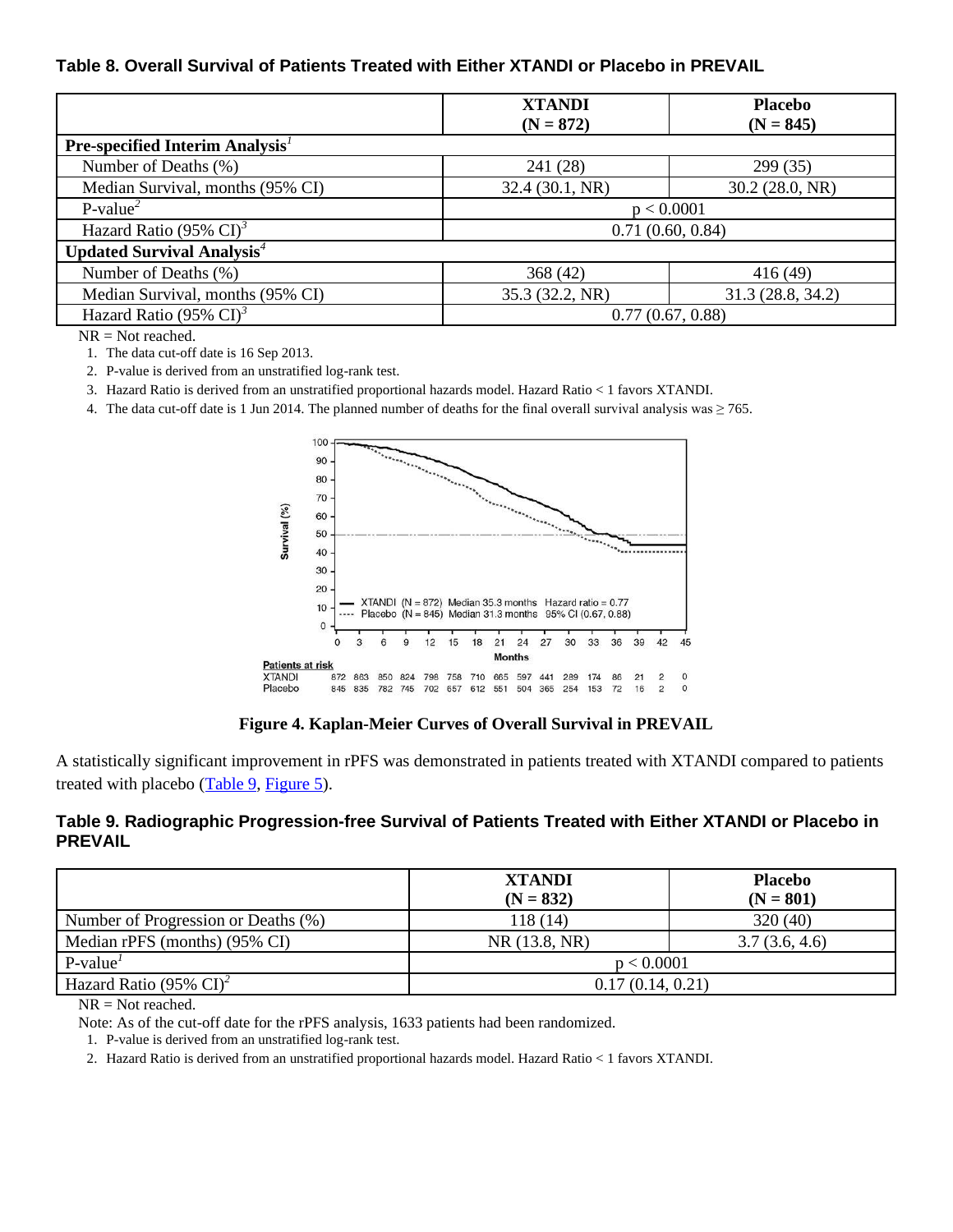

**Figure 5. Kaplan-Meier Curves of Radiographic Progression-free Survival in PREVAIL** 

<span id="page-18-0"></span>Time to initiation of cytotoxic chemotherapy was prolonged after XTANDI treatment, with a median of 28.0 months for patients on the XTANDI arm versus a median of 10.8 months for patients on the placebo arm [HR = 0.35 (95% CI: 0.30, 0.40),  $p < 0.0001$ ].

The median time to first skeletal-related event was 31.1 months for patients on the XTANDI arm versus 31.3 months for patients on the placebo arm  $[HR = 0.72 (95\% CI: 0.61, 0.84), p < 0.0001]$ . A skeletal-related event was defined as radiation therapy or surgery to bone for prostate cancer, pathologic bone fracture, spinal cord compression, or change of antineoplastic therapy to treat bone pain.

### TERRAIN (NCT01288911): XTANDI versus Bicalutamide in Chemotherapy-naïve Metastatic CRPC

TERRAIN was conducted in 375 chemotherapy-naïve patients who were randomized 1:1 to receive either XTANDI orally at a dose of 160 mg once daily ( $N = 184$ ) or bicalutamide orally at a dose of 50 mg once daily ( $N = 191$ ). Patients with a previous history of seizure or a condition that might predispose to seizure and patients with moderate to severe pain from prostate cancer were excluded. Patients could have received prior bicalutamide, but those whose disease had progressed on prior antiandrogen therapy (e.g., bicalutamide) were excluded. Study treatment continued until disease progression (evidence of radiographic progression, a skeletal-related event), the initiation of subsequent antineoplastic agent, unacceptable toxicity, or withdrawal. Radiographic disease progression was assessed by Independent Central Review (ICR) using the Prostate Cancer Clinical Trials Working Group 2 criteria and/or Response Evaluation Criteria in Solid Tumors (RECIST v 1.1) criteria for progression of soft tissue lesions. Radiographic progression-free survival (rPFS) was defined as the time from randomization to the first objective evidence of radiographic progression as assessed by ICR or death, whichever occurred first.

Patient demographics and baseline disease characteristics were balanced between the treatment arms at entry. The median age was 71 years (range 48-96) and the racial distribution was 93% White, 5% Black, 1% Asian and 1% Other. The ECOG performance status score was 0 for 74% of patients and 1 for 26% of patients. Baseline pain assessment was 0-1 (asymptomatic) in 58% of patients, and 2-3 (mildly symptomatic) in 36% of patients as defined by the Brief Pain Inventory Short Form Question 3 (worst pain over past 24 hours at study entry). Ninety-eight percent of patients had objective evidence of disease progression at study entry. Forty-six percent of patients had received prior treatment with bicalutamide while no patients received prior treatment with XTANDI.

An improvement in rPFS was demonstrated in patients treated with XTANDI compared to patients treated with bicalutamide [\(Table 10,](#page-19-0) [Figure 6\)](#page-19-1).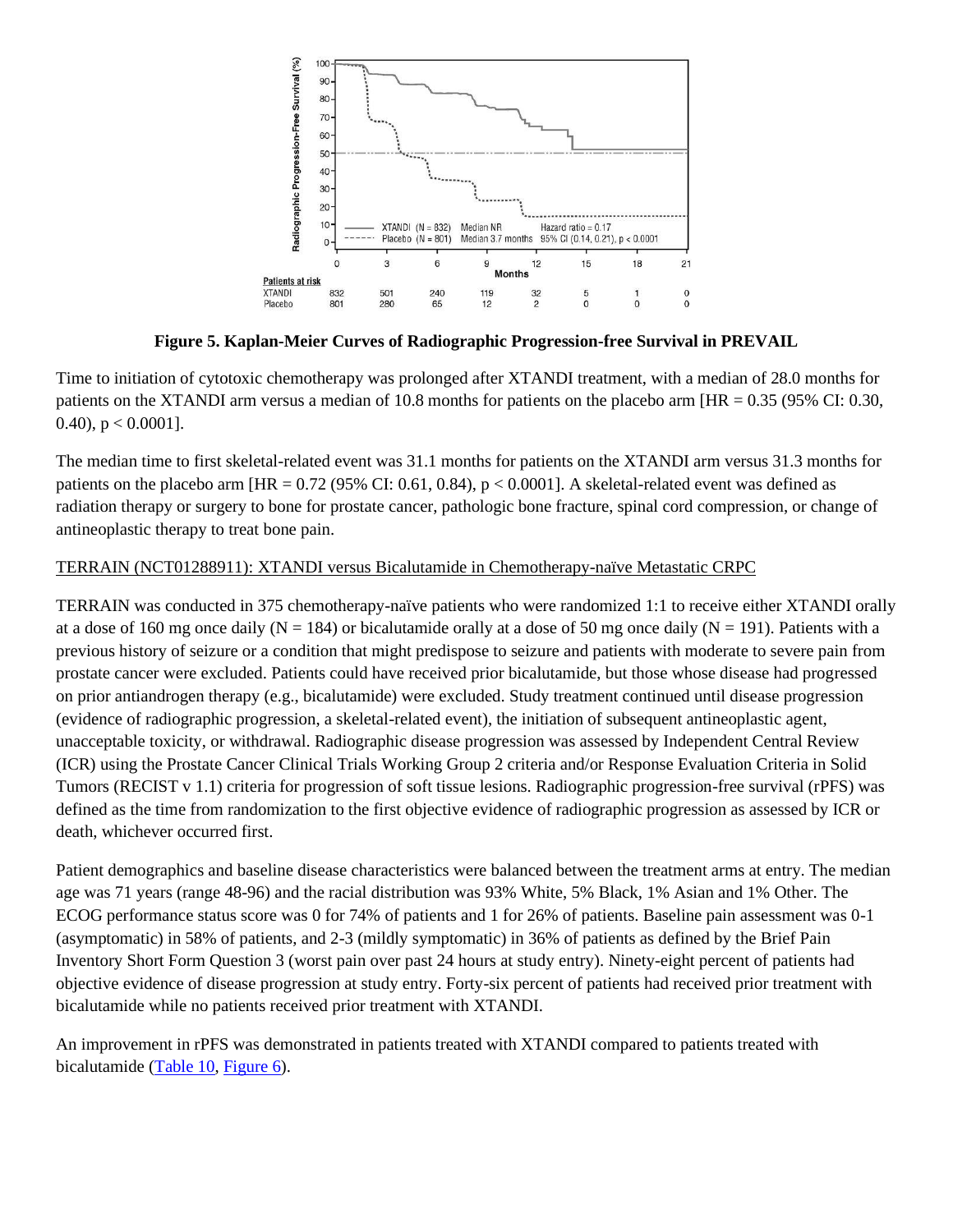### <span id="page-19-0"></span>**Table 10. Radiographic Progression-free Survival of Patients in TERRAIN**

|                                       | <b>XTANDI</b><br>$(N = 184)$ | <b>Bicalutamide</b><br>$(N = 191)$ |  |
|---------------------------------------|------------------------------|------------------------------------|--|
| Number of Progression or Deaths (%)   | 72 (39)                      | 74 (39)                            |  |
| Median rPFS (months) (95% CI)         | 19.5(11.8, NR)               | 13.4(8.2, 16.4)                    |  |
| Hazard Ratio (95% $CI$ ) <sup>1</sup> | 0.60(0.43, 0.83)             |                                    |  |

<span id="page-19-2"></span> $NR = Not reached.$ 

1. Hazard Ratio is derived from an unstratified proportional hazards model. Hazard Ratio < 1 favors XTANDI



### **Figure 6. Kaplan-Meier Curves of Radiographic Progression-free Survival in TERRAIN**

### <span id="page-19-1"></span>PROSPER (NCT02003924): XTANDI versus Placebo in Non-metastatic CRPC

PROSPER enrolled 1401 patients with non-metastatic CRPC who were randomized 2:1 to receive either XTANDI orally at a dose of 160 mg once daily ( $N = 933$ ) or placebo orally once daily ( $N = 468$ ). All patients in the PROSPER trial received a gonadotropin-releasing hormone (GnRH) analog or had a prior bilateral orchiectomy. Patients were stratified by Prostate Specific Antigen (PSA) Doubling Time (PSADT) and the use of bone-targeting agents. Patients were required to have a PSA doubling time  $\leq 10$  months, PSA  $\geq 2$  ng/mL, and confirmation of non-metastatic disease by blinded independent central review (BICR). PSA results were blinded and were not used for treatment discontinuation. Patients randomized to either arm discontinued treatment for radiographic disease progression confirmed by BICR, initiation of new treatment, unacceptable toxicity, or withdrawal.

The following patient demographics and baseline characteristics were balanced between the two treatment arms. The median age at randomization was 74 years (range 50-95) and 23% were 80 years of age or older. The racial distribution was 71% White, 16% Asian, and 2% Black. A majority of patients had a Gleason score of 7 or higher (77%). The median PSADT was 3.7 months. Fifty-four percent (54%) of patients received prior treatment for prostate cancer with either surgery or radiation. Sixty-three percent (63%) of patients received prior treatment with an anti-androgen; 56% of patients received bicalutamide and 11% of patients received flutamide. All patients had an Eastern Cooperative Oncology Group Performance Status (ECOG PS) score of 0 or 1 at study entry.

The major efficacy outcome of the study was metastasis-free survival (MFS), defined as the time from randomization to whichever of the following occurred first 1) loco-regional and/or distant radiographic progression per BICR or 2) death up to 112 days after treatment discontinuation without evidence of radiographic progression. A statistically significant improvement in MFS and OS was demonstrated in patients randomized to receive XTANDI compared with patients randomized to receive placebo. Consistent MFS results were observed when considering only distant radiographic progression events or deaths regardless of the cut-off date. Consistent MFS results were also observed in pre-specified and stratified patient sub-groups of PSADT ( $\leq 6$  months or  $\geq 6$  months) and use of a prior bone-targeting agent (yes or no). The efficacy results from PROSPER are summarized in [Table 11,](#page-20-0) [Figure 7](#page-20-1) an[d Figure 8.](#page-20-2)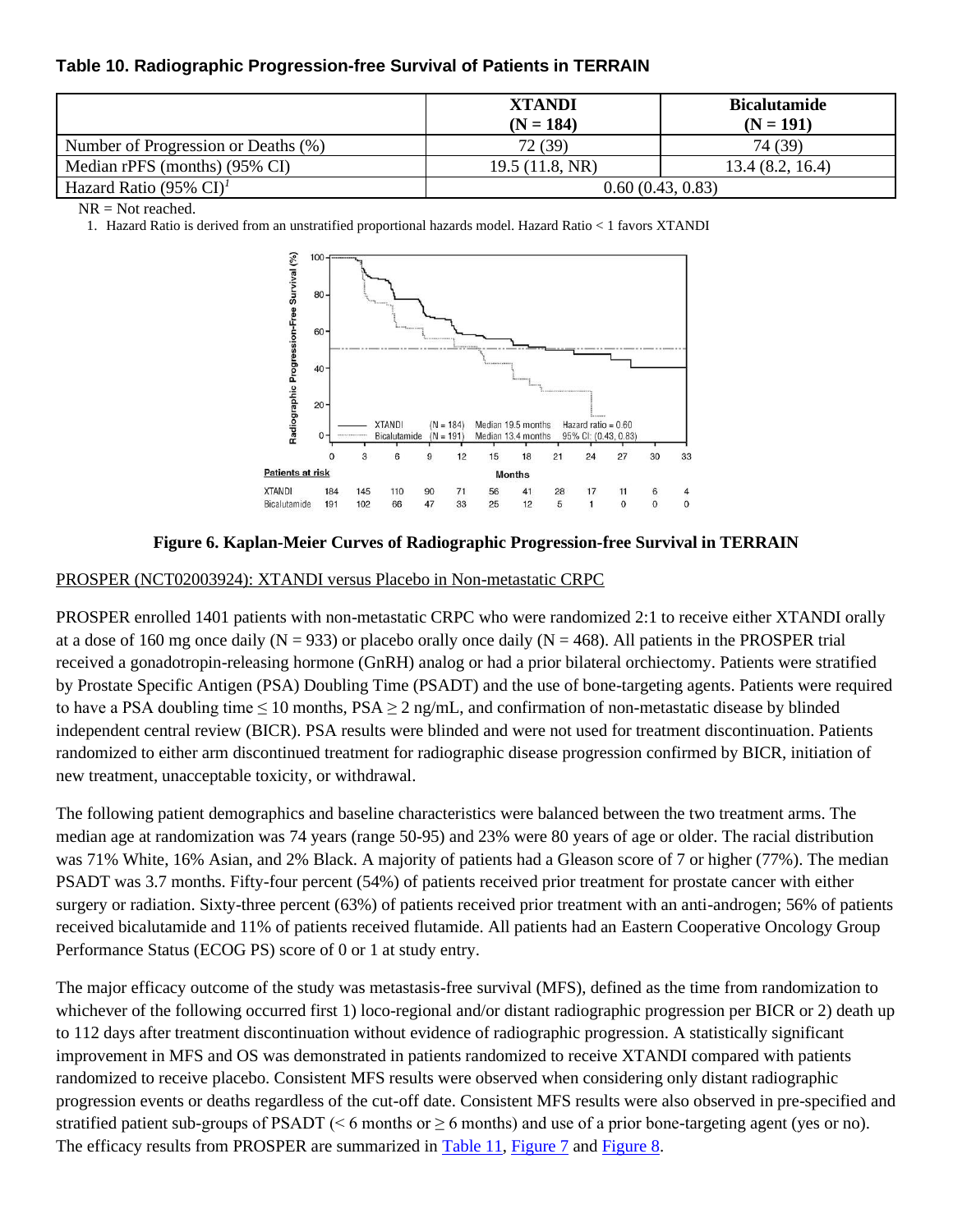### <span id="page-20-0"></span>**Table 11. Summary of Efficacy Results in PROSPER (Intent-to-treat Population)**

|                                       | <b>XTANDI</b>    | <b>Placebo</b>    |
|---------------------------------------|------------------|-------------------|
|                                       | $(N = 933)$      | $(N = 468)$       |
| <b>Metastasis-free survival</b>       |                  |                   |
| Number of Events (%)                  | 219(23.5)        | 228 (48.7)        |
| Median, months $(95\% \text{ CI})^T$  | 36.6 (33.1, NR)  | 14.7 (14.2, 15.0) |
| Hazard Ratio (95% $CI$ ) <sup>2</sup> | 0.29(0.24, 0.35) |                   |
| $P-value2$                            | p < 0.0001       |                   |
| Overall survival <sup>3</sup>         |                  |                   |
| Number of Events (%)                  | 288 (30.9)       | 178 (38.0)        |
| Median, months $(95\% \text{ CI})^T$  | 67.0(64.0, NR)   | 56.3 (54.4, 63.0) |
| Hazard Ratio (95% $CI$ ) <sup>2</sup> | 0.73(0.61, 0.88) |                   |
| $P-value2$                            | $p = 0.0011$     |                   |

<span id="page-20-3"></span>NR = Not reached.

1. Based on Kaplan-Meier estimates.

<span id="page-20-4"></span>2. Hazard ratio from a Cox regression model (with treatment as the only covariate) and p-value from a log-rank test are stratified by PSA doubling time and prior or concurrent use of a bone targeting agent.

<span id="page-20-5"></span>3. The pre-specified final analysis of OS occurred 27 months after the MFS analysis.



<span id="page-20-1"></span>**Figure 7. Kaplan-Meier Curves of Metastasis-free Survival in PROSPER** 



**Figure 8. Kaplan-Meier Curves of Overall Survival in PROSPER**

<span id="page-20-2"></span>The primary efficacy outcome was also supported by a statistically significant delay in time to first use of new antineoplastic therapy (TTA) for patients in the XTANDI arm compared to those in the placebo arm. The median TTA was 39.6 months for patients on XTANDI and was 17.7 months for patients on placebo (HR = 0.21; 95% CI: [0.17, 0.26],  $p < 0.0001$ ).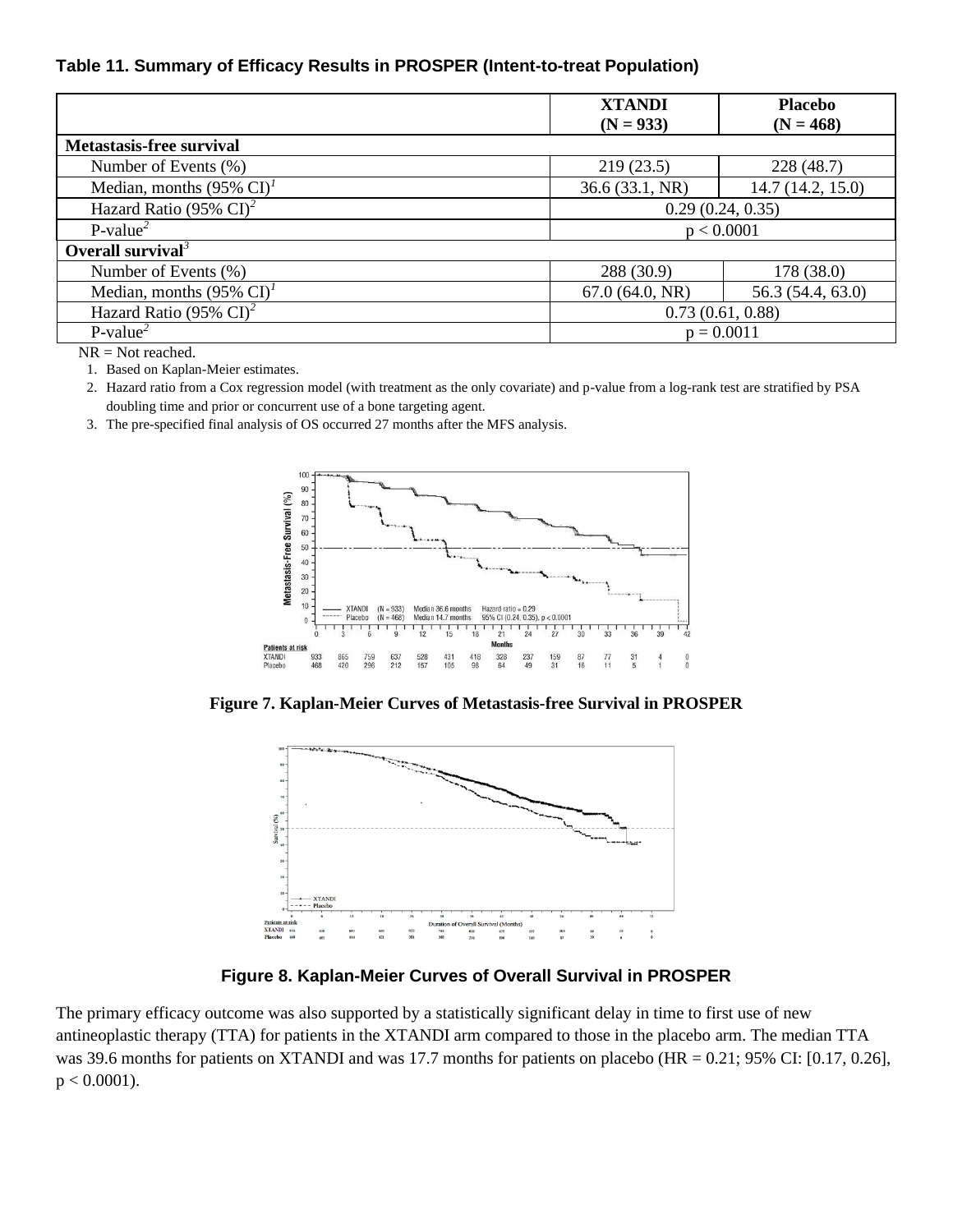### ARCHES (NCT02677896): XTANDI versus Placebo in Metastatic CSPC

ARCHES enrolled 1150 patients with mCSPC who were randomized 1:1 to receive XTANDI orally at a dose of 160 mg once daily (N=574) or placebo orally once daily (N=576). All patients in the trial received a GnRH analog or had a prior bilateral orchiectomy. Patients were stratified by volume of disease (low vs high) and prior docetaxel therapy for prostate cancer (no prior docetaxel, 1-5 cycles, or 6 prior cycles). High volume of disease is defined as metastases involving the viscera or, in the absence of visceral lesions, there must be 4 or more bone lesions, at least 1 of which must be in a bony structure beyond the vertebral column and pelvic bone. Treatment with concurrent docetaxel was not allowed. Patients continued treatment until radiographic disease progression, initiation of new treatment, unacceptable toxicity, or withdrawal.

The following patient demographics and baseline characteristics were balanced between the two treatment arms. The median age at randomization was 70 years (range: 42-92) and 30% were 75 years of age or older. The racial distribution was 81% White, 14% Asian, and 1% Black. Sixty-six percent (66%) of patients had a Gleason score of  $\geq 8$ . Thirty-seven percent (37%) of patients had a low volume of disease and 63% of patients had a high volume of disease. Eighty-two percent (82%) of patients had no prior docetaxel treatment; 2% of patients had 1 to 5 cycles of docetaxel and 16% of patients had 6 prior cycles of docetaxel treatment. Twelve percent (12%) of patients received concomitant bone-targeted agents (bisphosphonates or RANKL inhibitors) which included both prostate and non-prostate cancer indications. The Eastern Cooperative Oncology Group Performance Status (ECOG PS) score was 0 for 78% of patients and 1 for 22% of patients at study entry.

The major efficacy outcome measure was radiographic progression-free survival (rPFS) based on blinded independent central review (BICR). Radiographic progression-free survival was defined as the time from randomization to radiographic disease progression at any time or death within 24 weeks after study drug discontinuation. Radiographic disease progression was defined by identification of 2 or more new bone lesions on a bone scan with confirmation (Prostate Cancer Working Group 2 criteria) and/or progression in soft tissue disease. Time to new antineoplastic therapy was an additional efficacy endpoint.

XTANDI demonstrated a statistically significant improvement in rPFS compared to placebo. Consistent rPFS results were observed in patients with high or low volume of disease and patients with and without prior docetaxel therapy. Overall survival (OS) data were not mature at the time of rPFS analysis (7.3% deaths in the ITT population had been reported). Efficacy results for rPFS from ARCHES are summarized in [Table 12](#page-21-0) and [Figure 9.](#page-22-2)

|                                                       | <b>XTANDI</b><br>$(N = 574)$ | <b>Placebo</b><br>$(N = 576)$ |
|-------------------------------------------------------|------------------------------|-------------------------------|
| <b>Radiographic Progression-free Survival</b>         |                              |                               |
| Number of events $(\%)$                               | 89 (15.5)                    | 198 (34.4)                    |
| Radiographic disease progression                      | 77 (13.4)                    | 185(32.1)                     |
| Death within 24 weeks after treatment discontinuation | 12(2.1)                      | 13(2.3)                       |
| Median, months $(95\% \text{ CI})^T$                  | <b>NR</b>                    | 19.4 (16.6, NR)               |
| Hazard ratio (95% $CI$ ) <sup>2</sup>                 | 0.39(0.30, 0.50)             |                               |
| $P-value3$                                            | p < 0.0001                   |                               |

### <span id="page-21-0"></span>**Table 12. Efficacy Results in ARCHES based on BICR (Intent-to-Treat Analysis)**

<span id="page-21-1"></span>NR = Not reached

1. Based on Kaplan-Meier estimates.

<span id="page-21-2"></span>2. Hazard Ratio is based on a Cox regression model stratified by volume of disease (low vs high) and prior docetaxel use (yes vs no).

<span id="page-21-3"></span>3. P-value is based on a stratified log-rank test by volume of disease (low vs high) and prior docetaxel use (yes or no).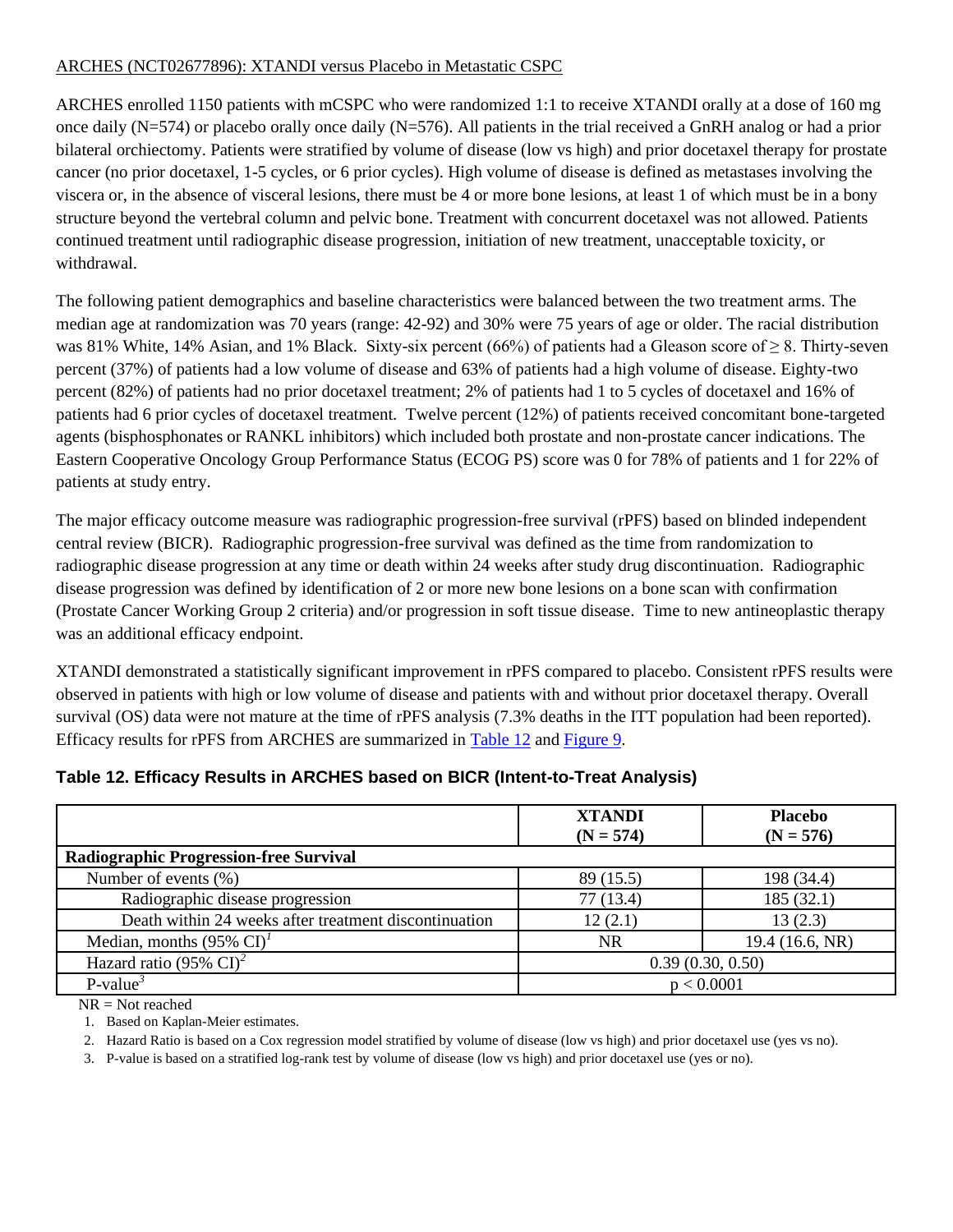

## **Figure 9. Kaplan-Meier Curves of rPFS in ARCHES (Intent-to-Treat Analysis)**

<span id="page-22-2"></span>A statistically significant improvement was also reported on the XTANDI arm compared to placebo in time to initiation of a new antineoplastic therapy (HR =  $0.28$  [95% CI: 0.20, 0.40]; p < 0.0001).

# <span id="page-22-0"></span>**16 HOW SUPPLIED/STORAGE AND HANDLING**

XTANDI (enzalutamide) 40 mg capsules are supplied as white to off-white oblong soft gelatin capsules imprinted in black ink with ENZ and are available in the following package size:

• Bottles of 120 capsules with child resistant closures (NDC 0469-0125-99)

XTANDI (enzalutamide) 40 mg tablets are supplied as yellow, round, film-coated tablets debossed with E 40, and are available in the following package size:

• Bottles of 120 tablets with child resistant closures (NDC 0469-0625-99)

XTANDI (enzalutamide) 80 mg tablets are supplied as yellow, oval, film-coated tablets debossed with E 80, and are available in the following package size:

• Bottles of 60 tablets with child resistant closures (NDC 0469-0725-60)

Recommended storage: Store XTANDI capsules and tablets at 20°C to 25°C (68°F to 77°F) in a dry place and keep the container tightly closed. Excursions permitted from 15°C to 30°C (59°F to 86°F).

Swallow capsules or tablets whole. Do not chew, dissolve or open the capsules. Do not cut, crush, or chew the tablets.

# <span id="page-22-1"></span>**17 PATIENT COUNSELING INFORMATION**

### **Advise the patient to read the FDA-approved patient labeling (Patient Information)**.

### Seizure

• Inform patients that XTANDI has been associated with an increased risk of seizure. Discuss conditions that may predispose to seizures and medications that may lower the seizure threshold. Advise patients of the risk of engaging in any activity where sudden loss of consciousness could cause serious harm to themselves or others. Inform patients to contact their healthcare provider right away if they have loss of consciousness or seizure *[see [Warnings and Precautions](#page-2-5) [\(5.1\)](#page-2-0)]*.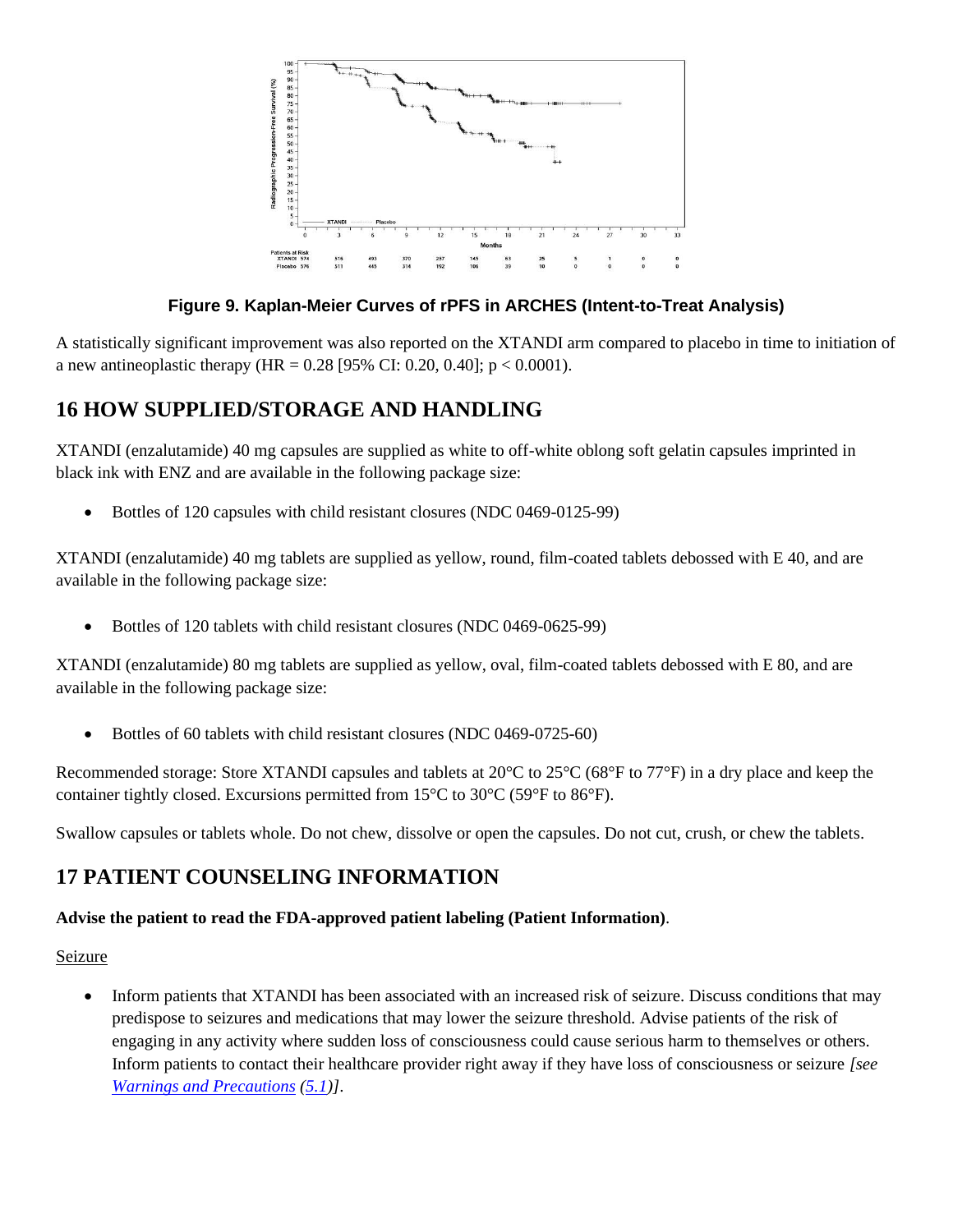### Posterior Reversible Encephalopathy Syndrome (PRES)

• Inform patients to contact their healthcare provider right away if they experience rapidly worsening symptoms possibly indicative of PRES such as seizure, headache, decreased alertness, confusion, reduced eyesight, or blurred vision *[see [Warnings and Precautions](#page-2-5) [\(5.2\)](#page-2-1)]*.

# Hypersensitivity

• Inform patients that XTANDI may be associated with hypersensitivity reactions that include swelling of the face, lip, tongue, or throat *[see [Warnings and Precautions](#page-2-5) [\(5.3\)](#page-2-2)]*. Advise patients who experience these types of symptoms of hypersensitivity to discontinue XTANDI and promptly contact their healthcare provider.

## Ischemic Heart Disease

• Inform patients that XTANDI has been associated with an increased risk of ischemic heart disease. Advise patients to seek immediate medical attention if any symptoms suggestive of a cardiovascular event occur *[see [Warnings and Precautions](#page-2-5) [\(5.4\)](#page-2-3)]*.

# Falls and Fractures

• Inform patients that XTANDI is associated with an increased incidence of dizziness/vertigo, falls, and fractures. Advise patients to report these adverse reactions to their healthcare provider *[se[e Warnings and Precautions](#page-2-5)*  $(5.5)$ ].

# Hypertension

• Inform patients that XTANDI is associated with an increased incidence of hypertension *[se[e Adverse Reactions](#page-3-2) [\(6.1\)](#page-3-1)]*.

# Dosing and Administration

- Inform patients who have not undergone bilateral orchiectomy and are receiving GnRH therapy that they need to maintain this treatment during the course of treatment with XTANDI.
- Instruct patients to take their dose at the same time each day (once daily). XTANDI can be taken with or without food. Each capsule or tablet should be swallowed whole. Do not chew, dissolve, or open the capsules. Do not cut, crush, or chew the tablets.
- Inform patients that they should not interrupt, modify the dose, or stop XTANDI without first consulting their healthcare provider.
- Inform patients that if they miss a dose, then they should take it as soon as they remember. If they forget to take the dose for the whole day, then they should take their normal dose the next day. They should not take more than their prescribed dose per day *[see [Dosage and Administration](#page-1-6) [\(2.1\)](#page-1-1)]*.

## Embryo-Fetal Toxicity

- Inform patients that XTANDI can be harmful to a developing fetus and can cause loss of pregnancy.
- Advise male patients with female partners of reproductive potential to use effective contraception during treatment and for 3 months after the last dose of XTANDI. Advise male patients to use a condom if having sex with a pregnant woman *[see [Warnings and Precautions](#page-2-5) [\(5.6\)](#page-3-0)]*.

## Infertility

• Inform male patients that XTANDI may impair fertility *[see [Use in Specific Populations](#page-10-2) [\(8.3\)](#page-11-0)]*.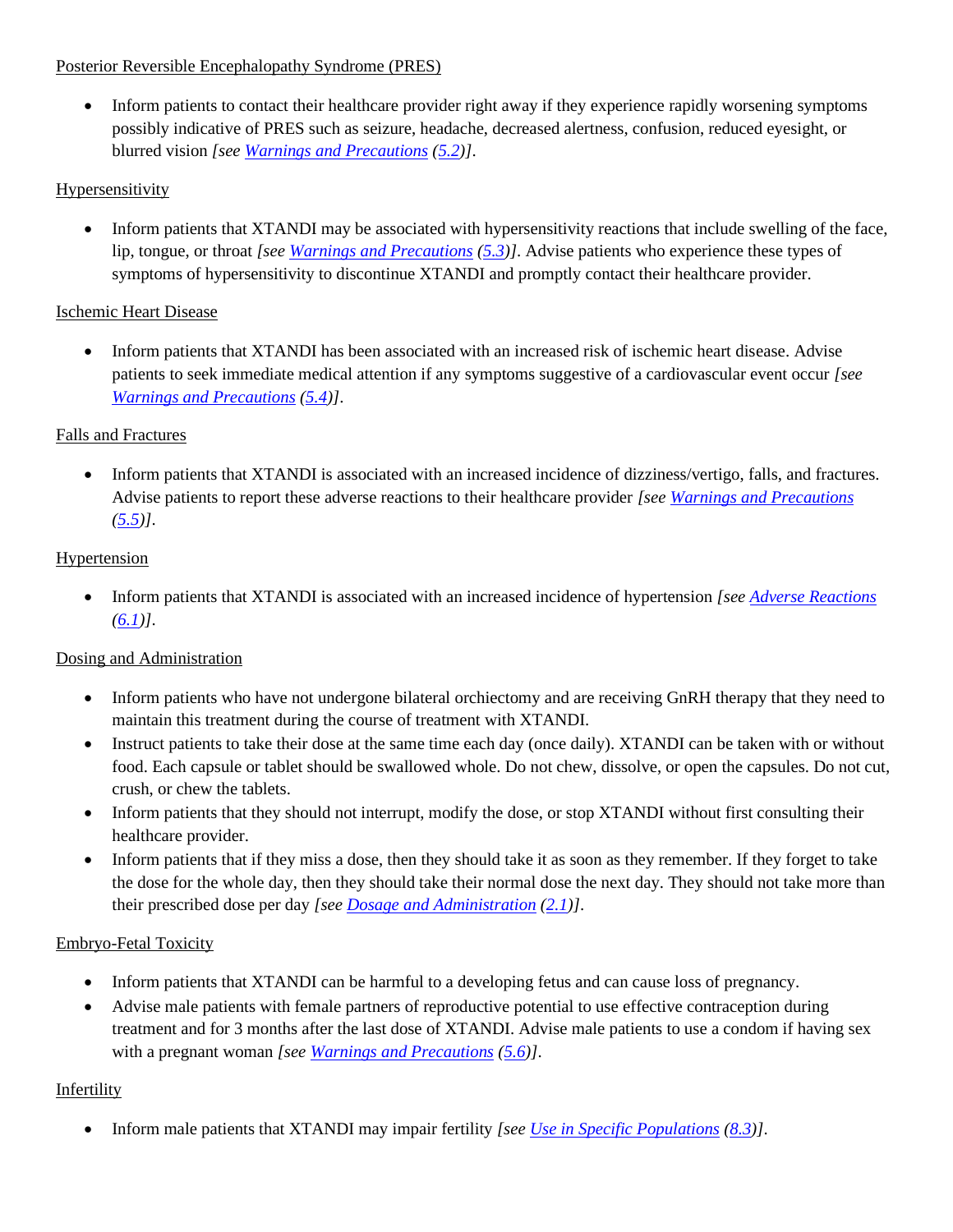### **Manufactured for and Distributed by:** Astellas Pharma US, Inc., Northbrook, IL 60062

## **Marketed by:**

Astellas Pharma US, Inc., Northbrook, IL 60062 Pfizer Inc., New York, NY 10017 316386-XTA-USA

### **Rx Only**

**© 2020-21 Astellas Pharma US, Inc.**

### **XTANDI is a registered trademark of Astellas Pharma Inc.**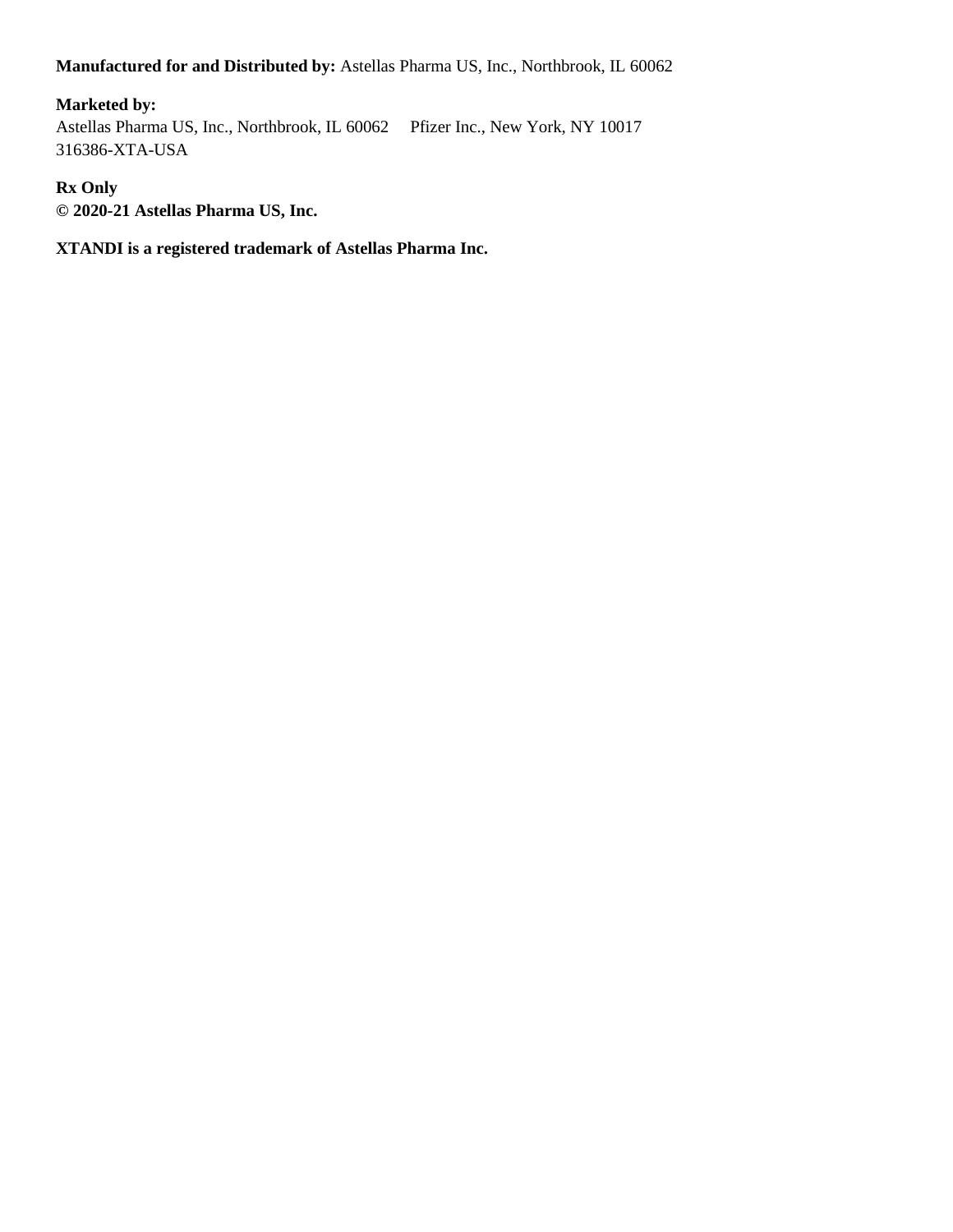#### **PATIENT INFORMATION XTANDI® (ex TAN dee) (enzalutamide) capsules and tablets**

### **What is XTANDI®?**

XTANDI is a prescription medicine used to treat men with prostate cancer that:

- no longer responds to a hormone therapy or surgical treatment to lower testosterone OR
- has spread to other parts of the body and responds to a hormone therapy or surgical treatment to lower testosterone.

It is not known if XTANDI is safe and effective in females.

It is not known if XTANDI is safe and effective in children.

### **Before taking XTANDI, tell your healthcare provider about all your medical conditions, including if you:**

- have a history of seizures, brain injury, stroke, or brain tumors.
- have a history of heart disease.
- have high blood pressure.
- have abnormal amounts of fat or cholesterol in your blood (dyslipidemia).
- are pregnant or plan to become pregnant. XTANDI can cause harm to your unborn baby and loss of pregnancy (miscarriage).
- have a partner who is pregnant or may become pregnant.
	- Males who have female partners who are able to become pregnant should use effective birth control (contraception) during treatment with XTANDI and for 3 months after the last dose of XTANDI.
	- Males must use a condom during sex with a pregnant female.
- are breastfeeding or plan to breastfeed. It is not known if XTANDI passes into your breast milk.

Tell your healthcare provider about all the medicines you take, including prescription and over-the-counter medicines, vitamins, and herbal supplements. XTANDI may affect the way other medicines work, and other medicines may affect how XTANDI works. You should not start or stop any medicine before you talk with the healthcare provider that prescribed XTANDI.

Know the medicines you take. Keep a list of them with you to show your healthcare provider and pharmacist when you get a new medicine.

### **How should I take XTANDI?**

- Take XTANDI exactly as your healthcare provider tells you.
- Take your prescribed dose of XTANDI 1 time a day, at the same time each day.
- Your healthcare provider may change your dose if needed.
- Do not change or stop taking your prescribed dose of XTANDI without talking with your healthcare provider first.
- XTANDI can be taken with or without food.
- Swallow XTANDI capsules or tablets whole. Do not chew, dissolve, or open the capsules. Do not cut, crush, or chew the tablets.
- If you are receiving gonadotropin-releasing hormone (GnRH) therapy, you should continue with this treatment during your treatment with XTANDI unless you have had a surgery to lower the amount of testosterone in your body (surgical castration).
- If you miss a dose of XTANDI, take your prescribed dose as soon as you remember that day. If you miss your daily dose, take your prescribed dose at your regular time the next day. Do not take more than your prescribed dose of XTANDI each day.

If you take too much XTANDI, call your healthcare provider or go to the nearest emergency room right away. You may have an increased risk of seizure if you take too much XTANDI.

### **What are the possible side effects of XTANDI?**

### **XTANDI may cause serious side effects including:**

- **Seizure.** If you take XTANDI you may be at risk of having a seizure. You should avoid activities where a sudden loss of consciousness could cause serious harm to yourself or others. Tell your healthcare provider right away if you have loss of consciousness or seizure.
- **Posterior Reversible Encephalopathy Syndrome (PRES).** If you take XTANDI you may be at risk of developing a condition involving the brain called PRES. Tell your healthcare provider right away if you have a seizure or quickly worsening symptoms such as headache, decreased alertness, confusion, reduced eyesight, blurred vision or other visual problems. Your healthcare provider will do a test to check for PRES.
- **Allergic Reactions.** Allergic reactions have happened in people who take XTANDI. Stop taking XTANDI and get medical help right away if you develop swelling of the face, tongue, lip or throat.
- **Heart disease.** Blockage of the arteries in the heart (ischemic heart disease) that can lead to death has happened in some people during treatment with XTANDI. Your healthcare provider will monitor you for signs and symptoms of heart problems during your treatment with XTANDI. Call your healthcare provider or go to the nearest emergency room right away if you get chest pain or discomfort at rest or with activity or shortness of breath during your treatment with XTANDI.
- **Falls and fractures.** XTANDI treatment may increase your risk for falls and fractures. Falls were not caused by loss of consciousness (fainting) or seizures. Your healthcare provider will monitor your risks for falls and fractures during treatment with XTANDI.

Your healthcare provider will stop treatment with XTANDI if you have serious side effects.